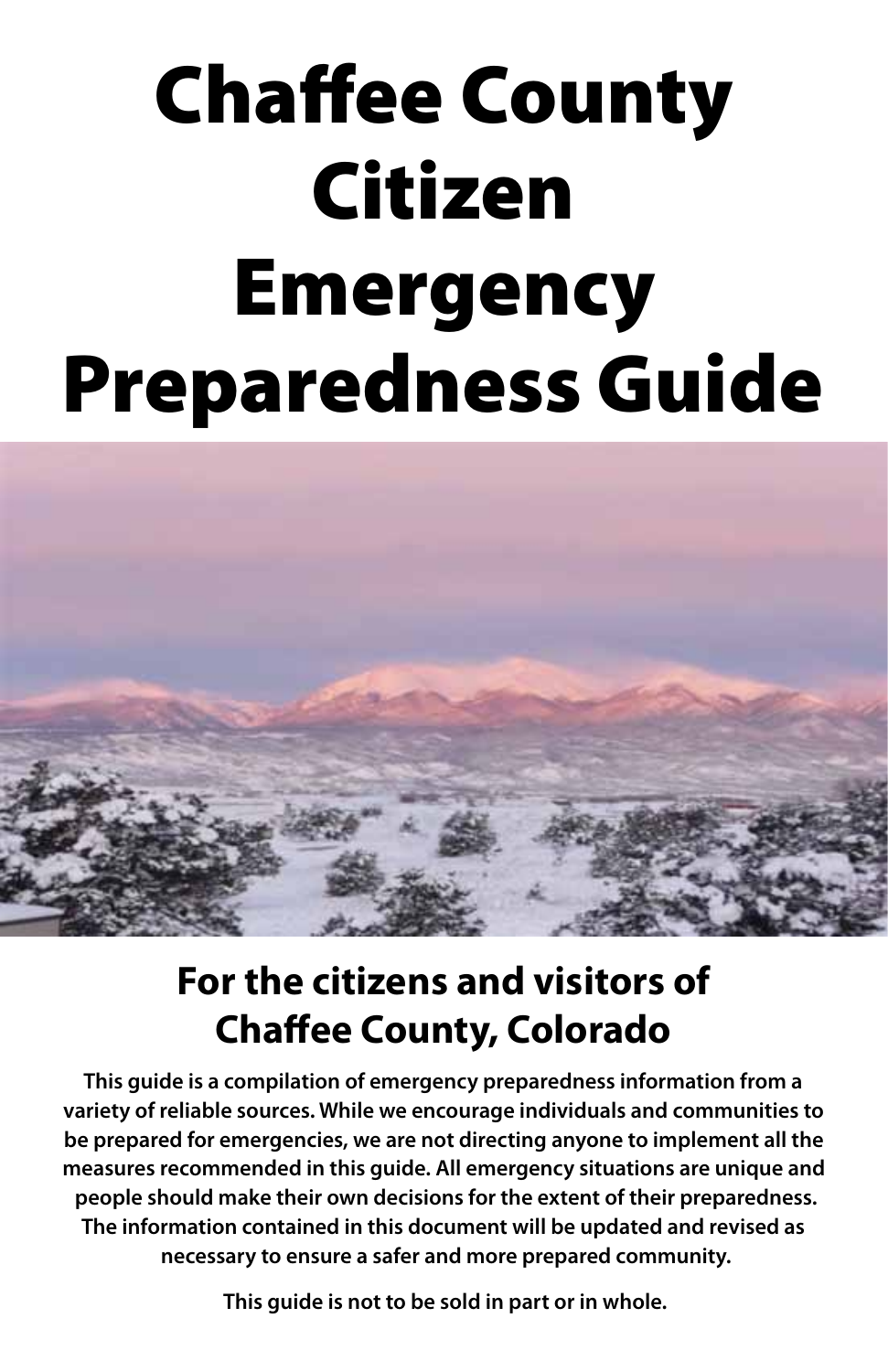## Emergency Management in Chaffee County

The ongoing success of emergency management is based on an all-hazards approach and the strong partnerships built within the emergency management community. This community consists of federal, state, and local partners; local response agencies; and the private sector such as local businesses, volunteer, non‑governmental, and community-based organizations. The Chaffee County Office of Emergency Management (OEM) is responsible for providing mitigation, preparedness, response, and recovery as well as coordination for large-scale emergencies and disasters to the citizens of Chaffee County for the purpose of saving lives and preventing property damage.

As you read through this guide, please consider the following activities. Personal preparedness activities can not only keep you and your family safe but can help you become a response asset

rather than requiring response yourself.

Individuals and families can and should prepare for emergencies. We are centrally located and somewhat secluded within the state, and as such, each person, family, and business must remain vigilant with regard to emergency preparedness and management. There are several simple steps that you can take to prepare yourself for an emergency.

 Complete your own hazard analysis for around your home or business. If you have lived in Chaffee County for any period of

**Because it is impossible to predict when a specific incident will occur or plan for every emergency, the Chaffee County OEM and local response agencies participate in and help plan numerous preparedness exercises throughout the year. The exercises are disaster simulations that may involve all levels of government and response agencies and can range from an organized discussion about a potential threat to a full-scale training that involves actual response units, real-time events, and actors who play the role of victims.** 

time, you are probably aware of the hazards that are high risk. If you are new to the area, talk to some long-time residents to determine what events have occurred historically or use the analysis in this guide. Don't forget the "small" emergencies, such as fire or an extended power outage.

- Develop your own emergency plan. Play the "what if" game with each of the hazards you selected. What would you do if occurs? Then ask yourself what supplies you would need to take the action(s) you identify, and gather the supplies together.
- **Practice your plan. Even simple tasks can become difficult during an** emergency. Practice your plan before an emergency occurs until you are thoroughly familiar with the procedures you need to follow if the event occurs.

We hope that you enjoy this guide and find the information valuable to you and your family.

Nothing in this document eliminates the need for common sense...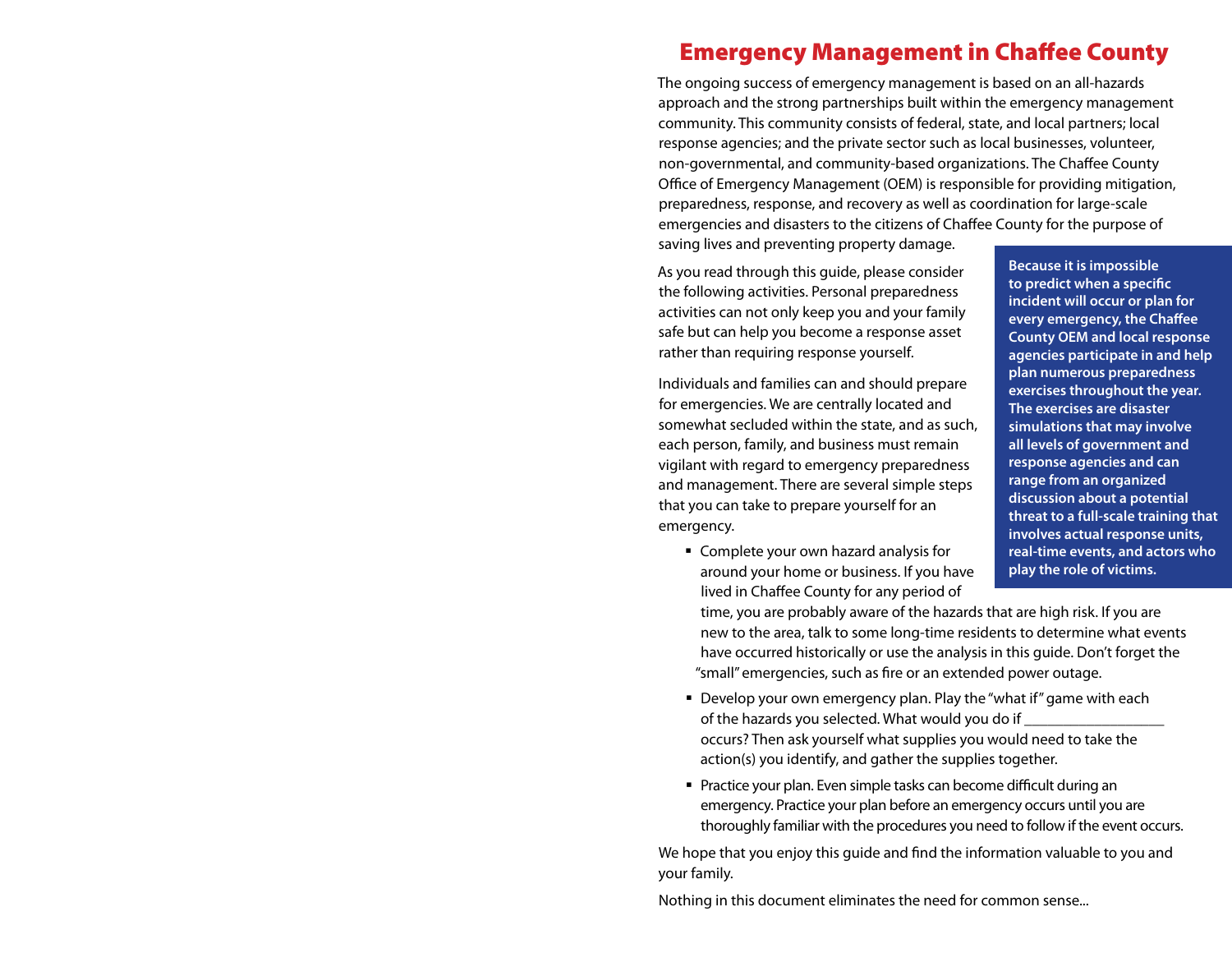## Table of Contents

| Emergency Alert & Warning Systems  4     |
|------------------------------------------|
| National Weather Service Information 5   |
|                                          |
|                                          |
|                                          |
| Actions common to all types of hazards 7 |
| Historical Hazards in Chaffee County 12  |
|                                          |
|                                          |
|                                          |
| Defensible Space Management 18           |
| Disease and Illness Preparedness 20      |
|                                          |
| <b>Creating an Emergency Plan and a</b>  |
|                                          |
| Volunteerism in Chaffee County  27       |
| READYColorado Plans & Checklists  28     |
|                                          |
|                                          |
|                                          |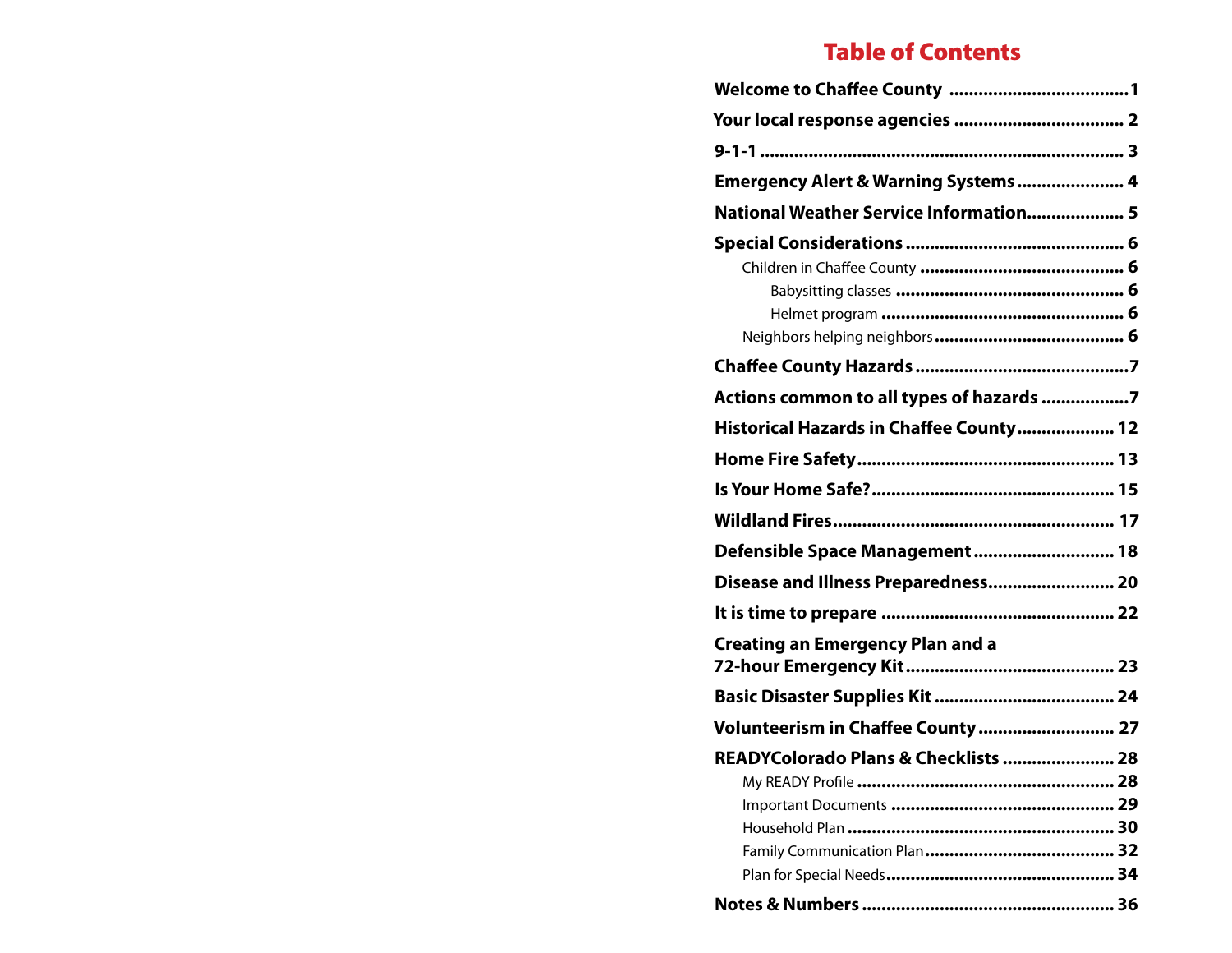## Welcome to Chaffee County

Through a cooperative effort between Chaffee County and the South Central All-Hazards Region, we are pleased to provide the citizens and visitors of Chaffee County with this Emergency Preparedness Guide. Each individual and family needs to be prepared. Knowing the steps to take during a disaster can greatly reduce the danger and distress your family may face.

Chaffee County is an extraordinary place to live, regardless if you are raising a family, relocating because of our diverse recreational activities, or desiring a place to retire and enjoy the solitude. Chaffee County is the crossroads for three highways within the state and is geographically isolated by mountain passes and winding canyons. The land area of Chaffee County is 1,013 square miles and consists of varied terrain and population densities. The area is home to numerous mountain peaks over 14,000 feet and one of the most commercially rafted rivers in the world. Additionally, Chaffee County has two large municipalities, Salida and Buena Vista, and three smaller communities Poncha Springs, Nathrop, and Granite.

While the area offers many benefits for citizens and visitors, it is important to remember the best way to be prepared for an emergency is to be educated. This guide will help you and your family plan for a variety of emergency situations, persevere during them and recover afterwards.

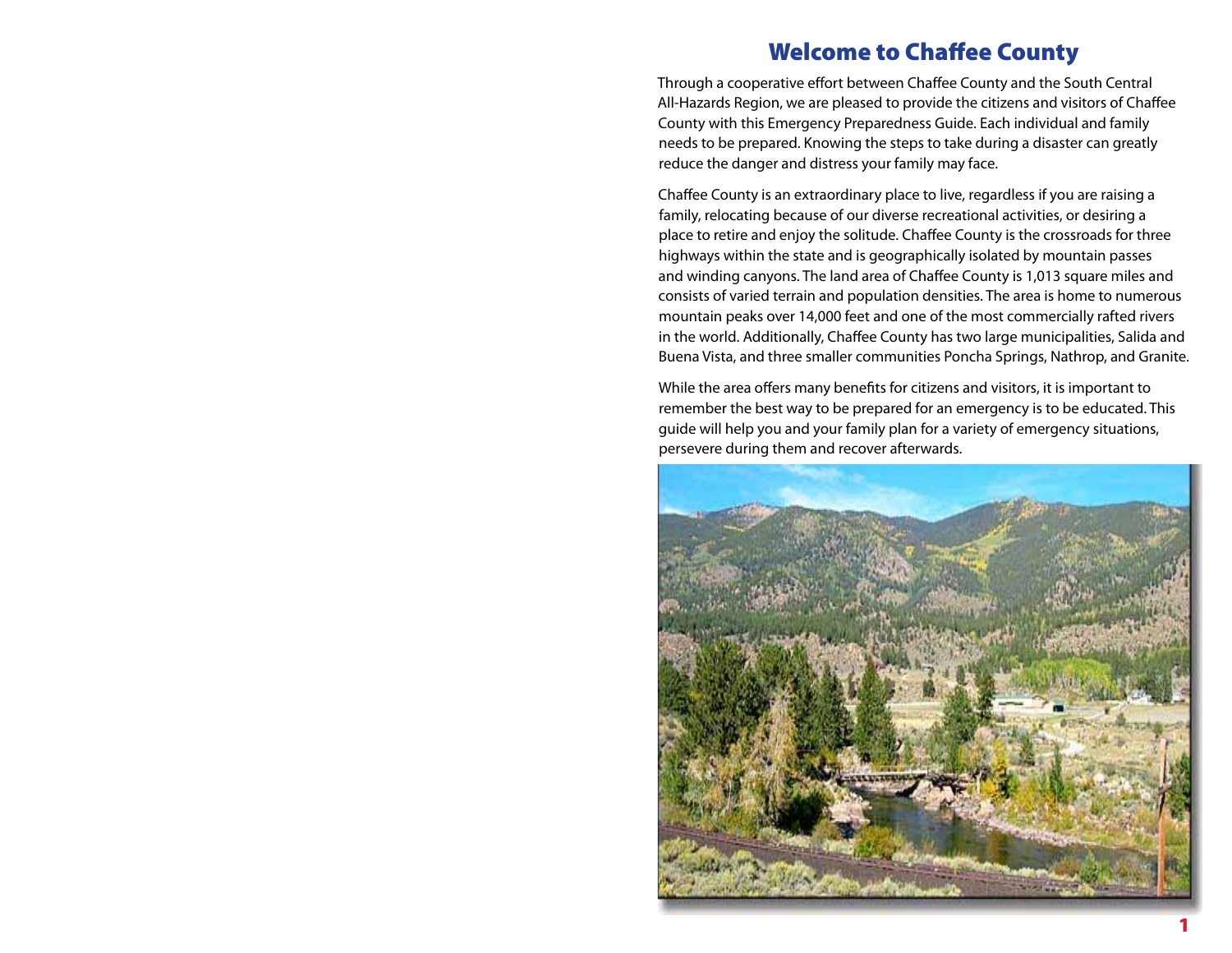## **Your local response agencies**

**In an Emergency Dial 9-1-1**

#### **Chaffee County Combined Communications Center (719) 539-2596**



Heart of the Rockies Regional Medical Center (719) 530-2200 **www.hrrmc.com**



Buena Vista Police Department Administration (719) 395-8654



Chaffee County Sheriff's Office Administration (719) 539-2814



Salida Police Department Administration (719) 539-6880



Chaffee County Emergency Medical Services (719) 539-1914 **http://chaffeeems.org**



Buena Vista Fire Department (719) 395-8098



Chaffee County Fire Protection District (719) 395-6545



Salida Fire Department/ South Arkansas Fire Protection District (719) 539-2212 **http://www.cityofsalida.com/ departments/fire http://www.southarkfire.com/**

Chaffee and Lake Amateur Radio Emergency Service (CLARES) Mike McQueen (719) 207-1452



Chaffee County Office of Emergency Management (719) 539-1914 PO Box 699 Salida, CO 81201 lortega@chaffeecounty.org **http://twitter.com/ChaffeeOEM**

## 9-1-1

**How it works:** When you dial 9-1-1, the phone call goes to the Chaffee County Sheriff's Office Communications Center, where a dispatcher will help you determine the nature of the emergency and what type of response is needed.

**Cell Phones:** Cellular phones are very helpful. Even if you do not have a current service provider, your cell phone will call 9-1-1 at no cost. The dispatcher will need to know where you are. Some of the newer cell phones will provide a close location to the 9-1-1 center but some do not. There are some areas in Chaffee County where cellular phones do not work.

**What if 9-1-1 fails?** 9-1-1 centers have detailed plans and agreements in place for dealing will calls, if there is a failure. The Chaffee County Communications Center has other resources in case of a failure.

Depending on the nature of the failure, 9-1-1 calls can be forwarded to the Canon City Police Department, who will take the information and notify Chaffee County personnel by other phones lines or by radio. You should not be able to tell if there is a failure, your call should still be answered.

If you call 9-1-1 accidentally, do not hang up, stay on the phone and talk to the dispatcher. If a 9-1-1 call comes in with a location, the dispatcher is required to send an officer to the location, by staying on the phone and letting the dispatcher know why you called 9-1-1 will assist an officer in getting to you in a safe manner.

For Law enforcement, Fire and EMS assistance of any kind call 719-539-2596, if it is a life or death emergency always call 9-1-1.

**Resources:** There are many agencies and a great deal of expertise in our communities, and a variety of resources can be found in this guide. Knowing which agencies serve your area can be helpful.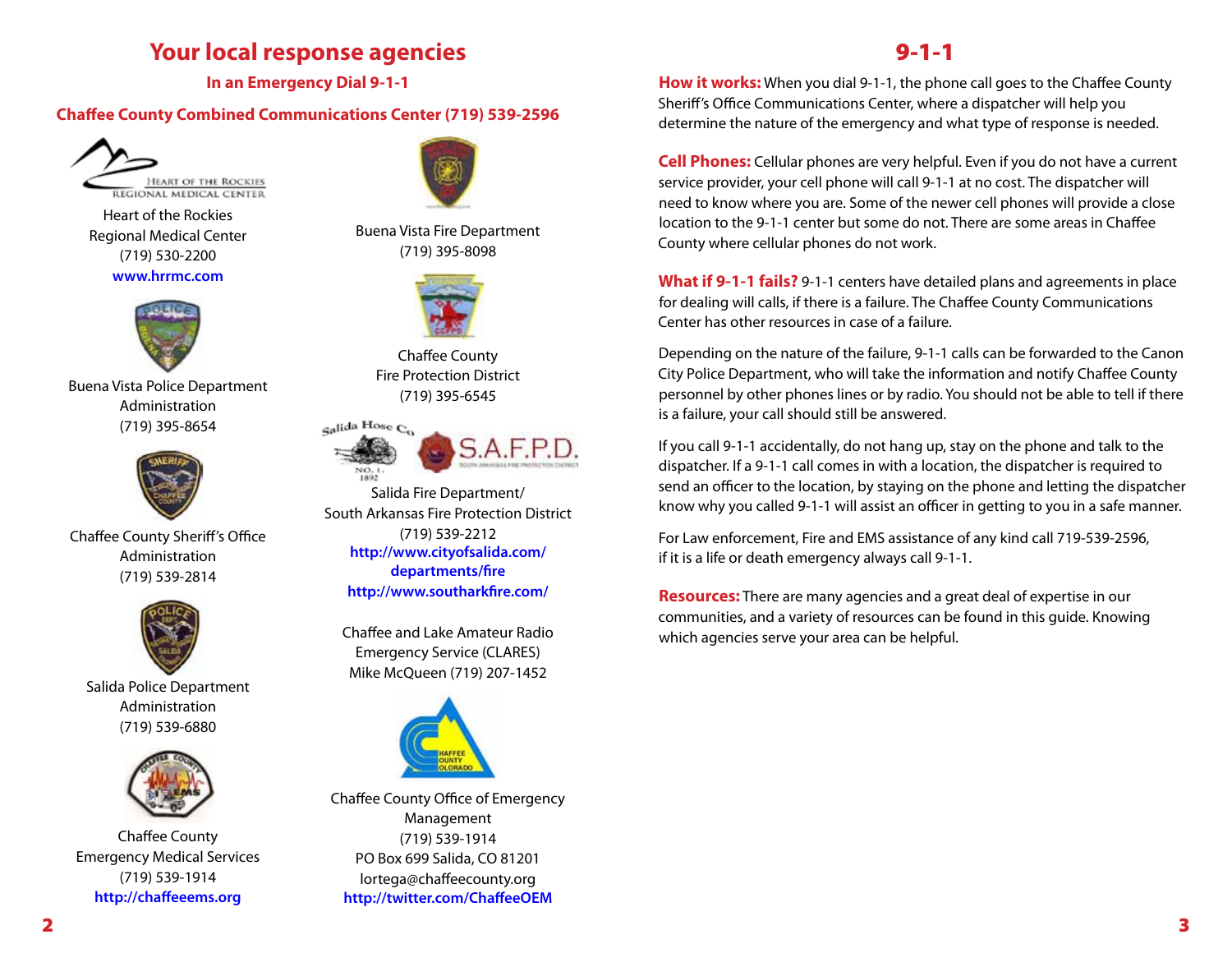## Emergency Alert & Warning Systems

Reverse 9-1-1: The "Reverse 9-1-1" system allows Chaffee County to call the citizens in a designated area about potentially life threatening events and protective measures by way of telephone. The system was designed to work with landline phones, and upgrades in the program has allowed for the expansion to cellular phones.

Chaffee County Communications Center contracts with a company called Code Red for reverse 9-1-1 calls. Most landline phones will be in the database for the calls, however cell phones are not automatically in the database. If you would like more information or to have your number(s) included in the database, go to **www.chaffeesheriff.org** and follow the link to CodeRED®. If you do not have access to the internet, please call 719-539-2596 and the dispatcher can assist you. Chaffee County encourages you to register not only your cell numbers but also your landline numbers to ensure that you get the calls. You must have an address in Chaffee County to register for CodeRED® in Chaffee County.

When CodeRED<sup>®</sup> is activated a recorded voice message will be "launched" through CodeRED® procedures by the County Communications Center. This message will deliver precise information to the homes and businesses within the designated area. The system is also capable of delivering messages via TTY for the hearing impaired. If the system dials a residence and gets a voice, it gives spoken message. If it detects a TTY it delivers a TTY message.

There are limitations to the system, if the phone line has some type of block or a prompt that requires a key to be pressed the device will prevent delivery of the message. Newly developed areas and new phone service may take up to 6 months before it is in the system, unless the owner of the phone registers through CodeRED®, in which case it will be in the system within days.

Please remember that when the system calls your phone, there will be a pause before the message begins. If you answer your phone and get no answer to your greeting, please wait on the line for a few seconds in case the system is waiting to provide information.

The system has been used in Chaffee County and has proven to be a valuable tool.

**Emergency Alert System:** (EAS System). This is a system that the Chaffee County Communications Center can activate, that will allow the system to "break" into radio and television and send an emergency voice message to citizens via radio and television media. You have probably heard some of the weekly tests being run on broadcast communications. If you hear the emergency alert noise on your radio or television, be sure to listen to the alert to see if it affects your area.

# National Weather Service Information

For weather in our area you can go to http://www.crh.noaa.gov/pub/, this will give you the Pueblo Weather Service website.

Current Road conditions can be received by calling 5-1-1 on your phone or going to www.cotrip.org on the internet.

We are not in heavily populated areas or tornado country so there are few fixed sirens in the valley.

You may receive an alert if police, ambulances, or fire trucks drive slowly through the area with their lights and sirens going and using their PA systems to pass on information.

Please turn on a battery operated radio or your television and follow directions which should be broadcast by those systems.

You can also download weather forecast sites to your computer to receive local weather information. Weather Bug, **weather.weatherbug.com***, has* a weather site in Salida and Buena Vista, The Weather Channel, **www.weather.com**, and the National Oceanic and Atmospheric Administration, **www.noaa.gov**, will also give local weather information.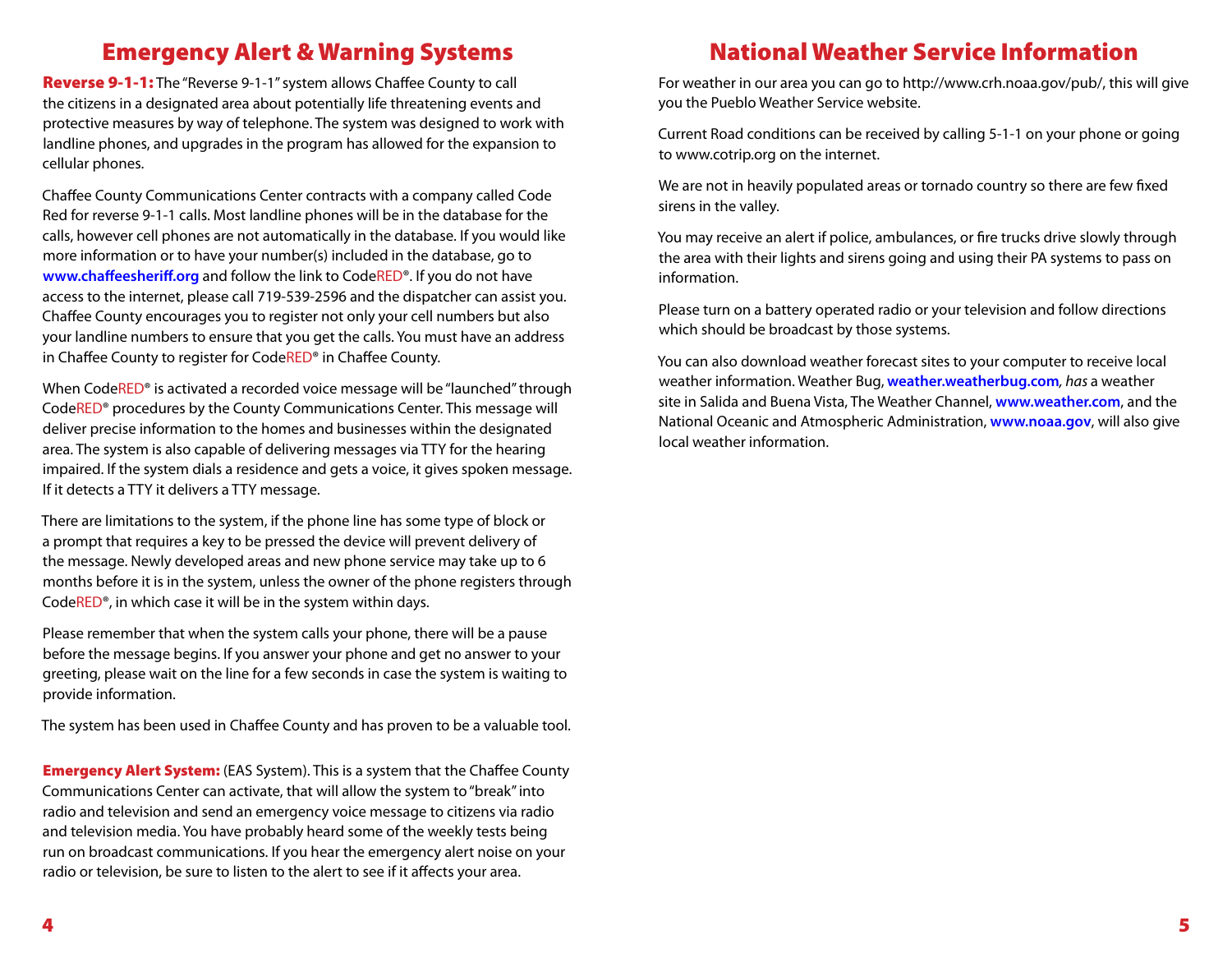# Special Considerations

## **Children in Chaffee County**

Babysitting classes are offered periodically in Chaffee County. Historically these classes are available through the Salida Aquatic Center and the Buena Vista Recreation Department. Please contact these agencies for further information.

In an effort to help prevent injuries, Heart of the Rockies Regional Medical Center, Chaffee County, and the Central Mountains Regional Advisory Trauma Council partner together to provide bicycle and ski helmets for children. The contact for this program is Jodi Townsend, Trauma Coordinator at HRRMC 719-530-2243.

#### **Neighbors helping neighbors**

A community working together during an emergency can save lives and property. Meet with neighbors to see how to plan together. Find out if anyone has special equipment (like a power generator) or special skills (medical, technical) that would help during a disaster. Make a plan to help elderly or disabled neighbors. Most of all get to know each other and connect within the community before a crisis occurs.

Join, start, or revive a Neighborhood Watch program. Participate in your Homeowner's Association and discuss disaster preparedness as a new activity.

Encourage your neighborhood to take training such as the Citizen Emergency Response Team (CERT) to better assist the community with preparedness efforts. Other training is available through the American Red Cross, Heart of the Rockies Regional Medical Center, Chaffee County EMS, and the Chaffee County Office of Emergency Management.

# Chaffee County Hazards

Chaffee County has endured numerous natural disasters. These include weather related events such as flooding, landslides, thunder and lightning storms, winter storms, and wildfire.



*July 22, 2002*

These are clearly not the only disasters that may occur in the area, but have all happened in the recent past. All events have varying degrees of impact on the community. An example of the severity of impact is wildfire. These occur often during the summer and fall season, but rarely is there much impact to the surrounding areas. This reduced impact could severely change if a wildfire happened close to one of the mountainous subdivisions in Chaffee County. If this occurred, the citizens living in the subdivision would face significant impact and would require assistance from the local emergency responders.

In all disasters there are things to be done before, during, and after the event.

## *Actions common to all types of hazards*

*Regardless of what type of disaster or event that may affect you or your family, there are steps you can take to help you before, during and after the event to reduce its impacts*

- **Listen to your radio or television for weather reports and emergency information from public officials.**
- **Pay attention to announcements by emergency management, fire or police officials regarding actions the public should take.**
- **Talk to your insurance agent to ensure proper coverage for your home, personal property, or business if you are at risk from types of natural disasters.**
- **Know ahead of time what you should do to help elderly or disabled friends, neighbors or employees.**
- **Be alert to changing weather conditions and take appropriate precautions when necessary.**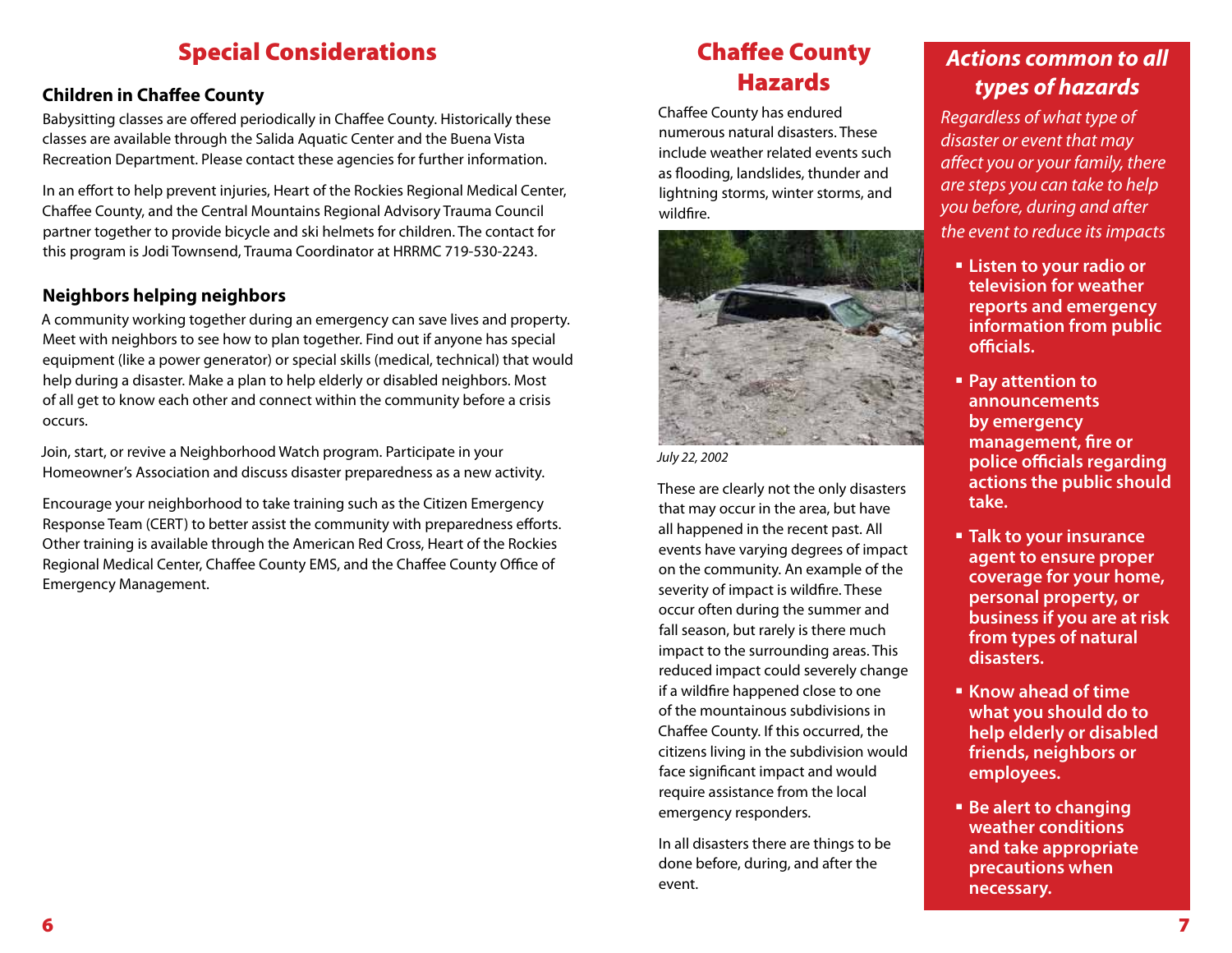**Flooding** frequently occurs in Chaffee County and may take place along a waterway or in larger watersheds. Flash floods can develop quickly and without any visible signs of rain. Flash floods can carry dangerous walls of water that carry rocks, mud, or other debris and can sweep away many things in its path.

#### **Before a flood**

- **Elevate and reinforce your** home if you live or plan to build in a flood prone area.
- **Elevate the furnace, water, heater and** electric panel if your home or business is susceptible to flooding
- **IF** Install back-flow or check valves in piping to prevent floodwater from backing up into the drains of your home or business.
- Seal the walls in your basement with waterproofing compounds to reduce seepage.

## **During a flood**

- Move to higher ground if there is any possibility of a flash flood
- Be aware of streams, drainage channels canyons, and other areas known to suddenly flood.
- Turn off utilities at the main switches or valves if instructed to do so. Disconnect electrical appliances. Do not touch electrical equipment if you are wet or standing in water.
- Secure your home by bringing in outdoor furniture and moving essential items to an upper floor, only if it is safe to do so.
- Avoid walking through moving water.

## **After a flood**

- **EXTER** Listen for news reports to lean whether the water supply is safe to drink.
- Avoid floodwater as it may be contaminated by oil, gasoline, raw sewage, or may be electrically charged from underground or downed power lines.
- Return home only when authorities indicate it is safe.
- Use extreme caution when entering buildings due to potential hidden water damage
- Clean and disinfect everything that is wet.

## *Flood Facts*

- *Six inches of moving water can make an adult fall and will reach the bottom of most passenger cars causing loss of control and possible stalling*
- *A foot of water will float most vehicles.*
	- *Two feet of rushing water can carry away most vehicles including sport utility vehicles and pick-ups*

**Landslides and debris flow** occur often in Chaffee County, with varying degrees of impact on citizens. Debris flows are rivers of rock, earth, and other debris saturated with water. They develop when water rapidly accumulates in the ground during heavy rainfall or rapid snowmelt, changing solid earth into a flowing river of mud or slurry. These can flow rapidly, striking with little or no warning at avalanche speeds. They also can travel miles from their source, growing in size as they pick up trees, boulders, cars, and other materials.

#### **Before a landslide**

- Do not build near steep slopes, close to mountain edges, near drainage ways or areas of natural erosion.
- Obtain a geologic hazard analysis of your property.
- Ask local officials for information on landslides in your area.
- Rocky Mountain U.S. Geologic Survey (USGS) 303-236-5438
- Chaffee County Development Service 719-539-2124
- **Install flexible pipe fittings to avoid gas or water leaks. Only professionals** should do the installation.
- **Plant ground cover on slopes and build retaining walls.**

## **During a landslide**

- Evacuate if it is safe to do so or if advised by local officials.
- Move to an above ground level if possible.
- Listen for unusual sounds that indicate moving debris, such as trees cracking or boulders knocking together.
- Be alert for any sudden increase or decrease in water flow and for a change from clear to muddy water. Such changes may indicate landslide activity upstream.
- Watch the road for collapsed pavement, mud, fallen rocks and other indications of possible debris flow.

## **After a landslide**

- Avoid the slide area if possible as there may be danger of additional slides.
- Check for injured and trapped persons without entering the slide area.
- Help neighbors who may need assistance.



*USGS (2002).* 

- Look for and report broken utility lines, damaged roadways, and railways.
- Check the building foundation, chimney, and surrounding land for damage.
- Replant damaged ground as soon as possible. Erosion caused by loss of ground cover can lead to flash flooding and additional landslides.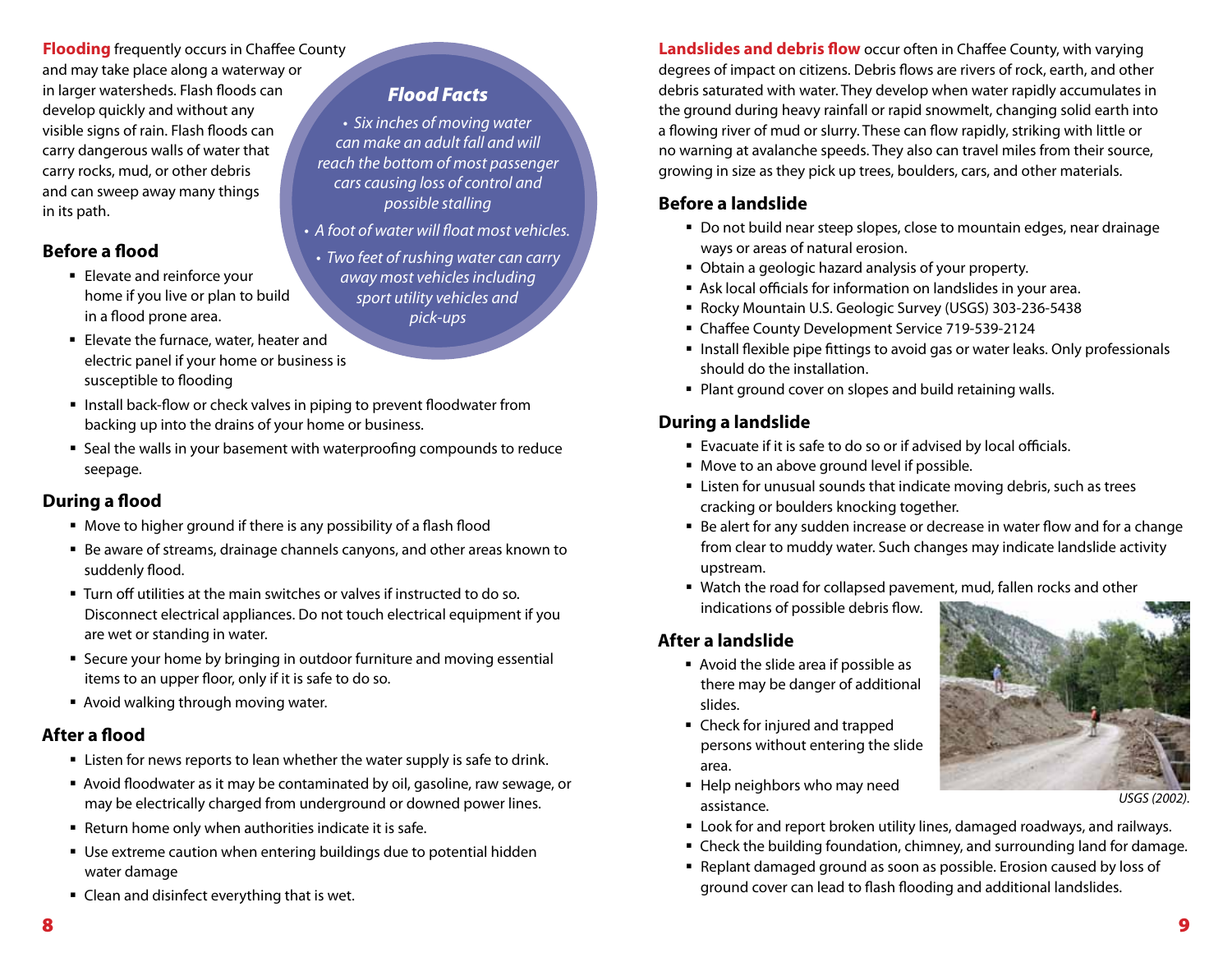Chaffee County is subject to **thunderstorms** with high rates of precipitation, hail, flash floods, high winds, and lightning strikes. Colorado has over 500,000 lightning strikes per year and has the fourth highest lighting fatality rate in the United States over the last 50 years.

#### **Before a thunderstorm**

- Remove dead or rotting trees and branches that could fall and cause injury or damage.
- **Postpone outdoor activities.**
- Secure outdoor objects that could blow away or cause damage.
- **Shutter windows or close blinds, shades,** or curtains and secure outside doors.
- Remain indoors 30 minutes before and after a thunderstorm passes.

#### **During a thunderstorm avoid the following**

- Showering or bathing because bathroom fixtures and plumbing can conduct electricity.
- Corded telephones. Cordless and cellular telephones are safer.
- Power surges by unplugging appliances and electrical items such as computers and turn off air conditioners.
- Natural lightning rods such as a tall, isolated tree in an open area.
- Hilltops, open fields, bodies of water, and watercraft on the water.
- Isolated sheds or other small structures in open areas.
- Anything metal; tractors, farm equipment, motorcycles, golf carts, golf clubs, and bicycles.

#### **If you are outside**

- Get inside a home, building, or hard top vehicle, if possible.
- Seek shelter in a low area under a thick growth or small trees if in a forested area.
- Go to a low place such as a dry ditch or ravine if in the open.
- Be aware of flash flooding.
- **If you feel your hair standing on end (which indicates lightning is about to** strike)
- Squat low to the ground on the balls of your feet.
- Place your hands over your ears and your head between your knees.
- Make yourself the smallest target possible and minimize your contact with the ground.
- DO NOT lie flat on the ground

## **Lightning Facts**

- It is unpredictable
- **Lightning may occur as far as 10** miles away from rainfall.
- Most lightning deaths and injuries occur in the summer months during the afternoon and evening.
- **Example 1** Lightning strike victims carry no electrical charge and should be attended to immediately.
- Rubber-soled shoes and rubber tires provide no protection from lightning.

**Winter storms** occur often throughout Colorado, although Chaffee County generally experiences mild winters. These mild winters should not cause complacency. With large winter storms, Chaffee County could become very isolated due to highway closures and difficult travel. One of the primary concerns is winter weather's ability to disrupt heat, power, and communications services to



your home or office, sometimes for days at a time. Heavy snowfall and extreme cold can immobilize an entire region. The National Weather Service refers to winter storms as "Deceptive Killers" because most deaths are indirectly related to the storm. Instead, people die in traffic accidents on icy roads and of hypothermia from prolonged exposure to the cold. It is important to be prepared for winter weather before it strikes.

#### **Before a winter storm**

- Add rock salt, sand, and snow shovels to your emergency supply kit.
- Prepare your car for winter weather (all-terrain or snow tires, winter grade oil, ice scraper, etc).
- Wear or take along several layer of loose fitting, lightweight, warm clothing and carry gloves or mittens, hat, and scarf. Ensure you have proper footwear for the season.
- **Stock sufficient heating fuel or wood for burning in case electricity or other** fuel sources are interrupted.
- **Insulate walls, attics, and pipes.** Caulk and weather-strip doors and windows, allow faucets to drip a little during extremely cold weather to prevent frozen pipes.
- $\blacksquare$  Learn how to shut off water valves in case pipes freeze and burst.

#### **During a winter storm**

- Conserve fuel by keeping your residence cooler than normal. Temporarily close off heat to some rooms.
- Ensure your ventilation pipes are not blocked. Blockages could create a back-up of carbon monoxide in your home.
- **Drive only if it is absolutely necessary.**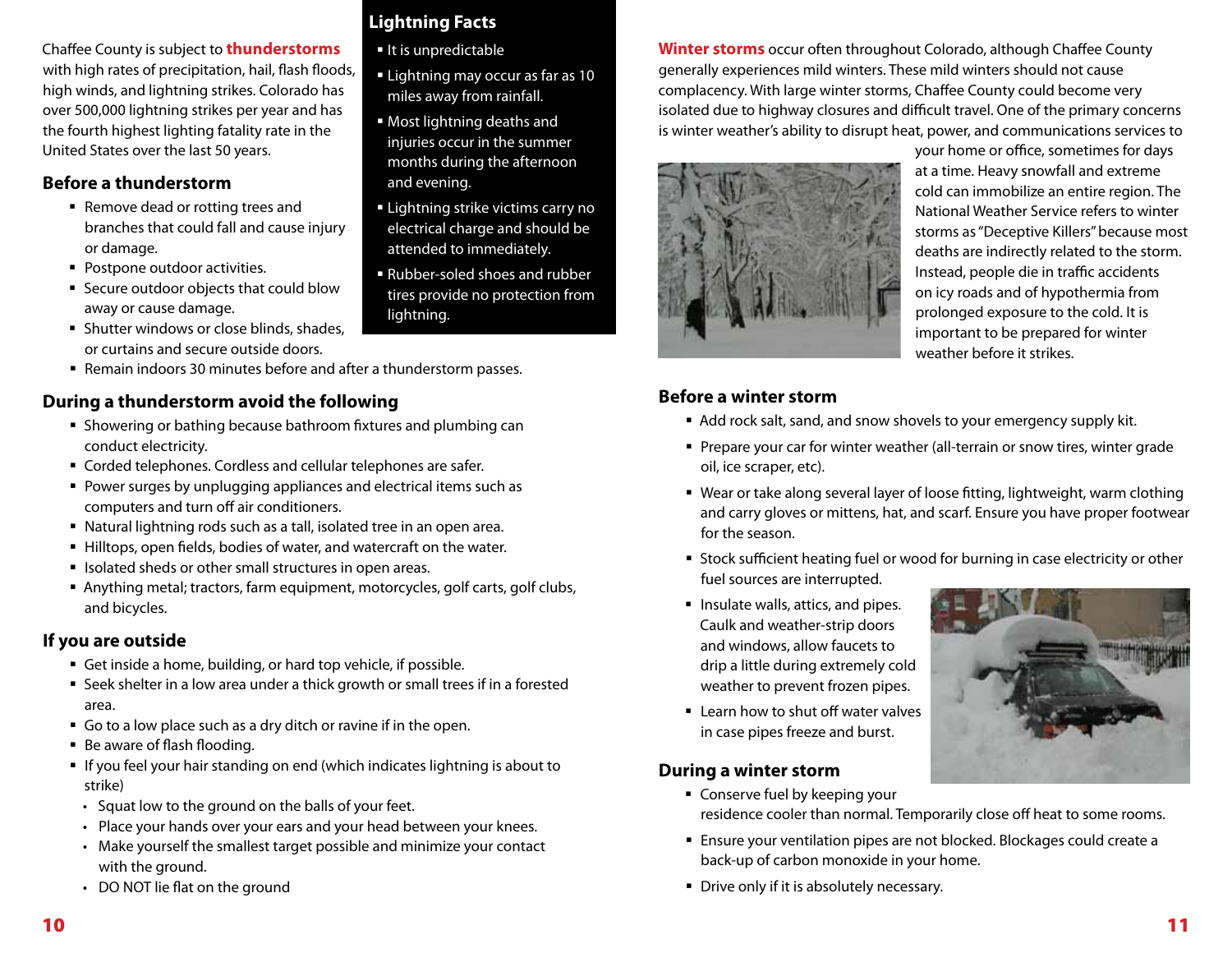# Historical Hazards in Chaffee County

# Home Fire Safety

#### **Mudslides**

Between 6:00 p.m. and 7:00 p.m. on 22 July 2002 (0000-0100 UTC 23 July), a

rock/mudslide occurred on the Cottonwood Pass Road (County Road 306) in the valley north of Mt. Princeton (14,197'), west southwest of Buena Vista, Colorado. County Road 162, in the valley south of Mt. Princeton, also had significant rainfall and experienced rock and mudslides as well. One main reason for these rock and mudslides is the type of soils and rock in this region.



August 1960 Property damage \$161.29

August 1964 Injury, unknown information

- June 1981 Injury while golfing
- July 1981 Fatality near Monarch Pass
- July 1985 Fatality near Salida
- June 1991 Injury while fishing

September 1995 Fatality while hiking

- July 2003 Property damage \$50,000
- July 2003 Crop damage \$2,000
- July 2004 Injury in Monarch Lodge area
- June 2005 Property damage \$50,000
- June 2010 Fatality on Highway 285

#### **Winter Weather**

Since the 1960's, Chaffee County has experienced a variety of problems related to winter weather. Wind, snow, and freezing temperatures have combined to cause or contribute to injuries, deaths, property, and crop damage. Citizens in Chaffee County should prepare to shelter-in-place when needed or instructed by the OEM.



Annually there are approximately 400,000 residential structure fire in the United States with an average of 3000 deaths and 14,000 injuries. The leading cause of these fires is kitchen fires from unattended or careless cooking. While the majority

of our home fires state in the kitchen, careless smoking remains the leading cause of death due to fire in the United States.

By taking a few moments to review this checklist and following the simple guidelines, you can take a tremendous step towards ensuring the safety of yourself and your family.



Remember, the most important role you follow in the event of a fire is to escape. *ONCE OUT, STAY OUT!*

## **Exit Drills in the Home (EDITH)**

- Develop a home escape plan with two exits out of every room and have a designated meeting place outside. Practice fire drills twice a year.
- Teach family members how to use 911, stop, drop and roll and how to crawl low under smoke

#### **Cooking**

- Never store combustibles in oven or on or near the stove top
- Move barbecue away from the house
- **Inspect counter-top appliances and cords**
- Never leave cooking unattended

#### **Smoke/CO Detectors**

- Install at least one smoke detector on each level of your home and in every sleeping area
- Install CO detectors near gas fired equipment or on that level of your home
- **Test your detectors every month**
- **Replace detector batteries twice a year**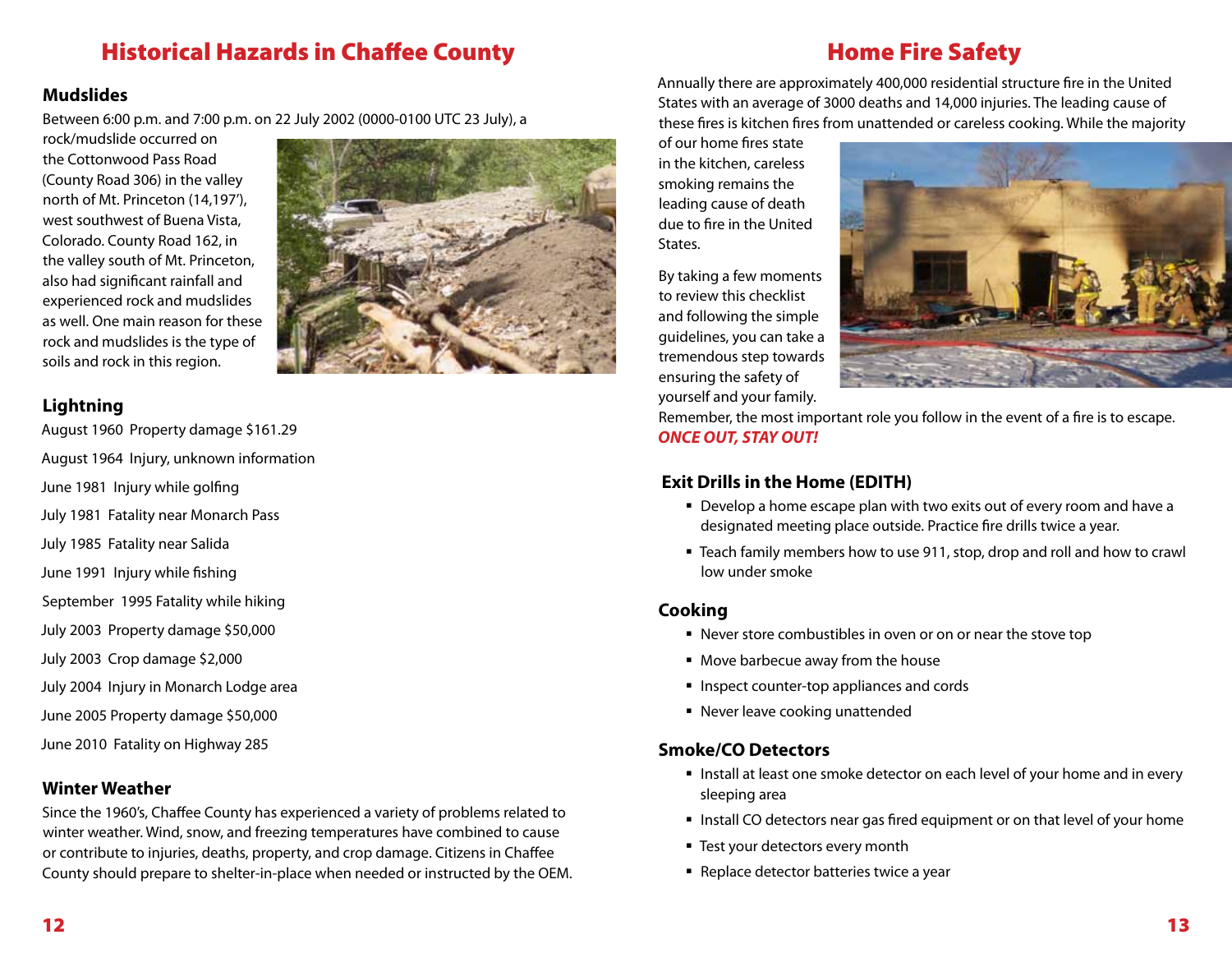#### **Electrical**

- Avoid overloading circuits
- Do not tack cords to the wall or run under rugs
- **Maintain airspace** around electrical equipment
- **Have additional** electrical outlets installed by a qualified electrician to avoid using extension cords and cube taps
- If you must use extension cords, use the type with built in circuit breakers

#### **Smoking Materials/Candles**

- Do not leave burning cigarettes or candles unattended
- Never smoke in bed
- Keep matches and lighters out of the reach of children

#### **Heating Equipment/Fireplace**

- Keep space heaters a minimum of 3 feet away from combustibles
- **Clean furnace filters**
- Clean lint from behind clothes dryer
- **Install a spark screen in front of the fireplace**
- **Inspect and clean chimney**
- Dispose of ashes in metal container
- Keep combustibles away from water heaters/furnace

#### **Fire Extinguishers**

- **Purchase a multipurpose (ABC) fire extinguisher**
- **Train your family on how to properly use the fire extinguisher**
- **Inspect extinguisher periodically**

#### *Thank you for helping us by making your home and family safe*



## Is Your Home Safe?

#### **Accessibility for Emergency Personnel**

- Emergency vehicles should be able to easily identify your address from the road, day or night
- There should be no overhanging branches or other obstructions that would prevent a fire truck from getting to your home
- There should be no parked cars or other equipment in the way
- Emergency services should have access if you live in a gated community

#### **Identifying and Eliminating Hazards in Your Home**

When it comes to eliminating hazards in your home, knowing what to look for is essential. There are proactive steps you can take to reduce or eliminate the chance

for an electrical, chemical or fire hazard in your home. According to the United States Fire Administration (USFA), residential electrical fires claim the lives of 700 Americans each year and injure 3,000 more. Some fires are caused by electrical system failures and



appliance defects, but many more are due to the misuse and poor maintenance of electrical appliances, incorrectly installed wiring and overloaded circuits. Chaffee County emergency services would like residents to know that there are simple steps they can take to prevent the loss of life and property resulting from electrical hazards.

Examples of these include:

- Replace frayed or cracked extension and appliance cords, prongs and plugs
- Repair or replace appliance that overheat, short out, smoke or spark
- Cover exposed outlets and wiring
- Make sure there is only one plug per outlet. If extension cords are used, make sure they are Underwriter's Laboratories (UL) approved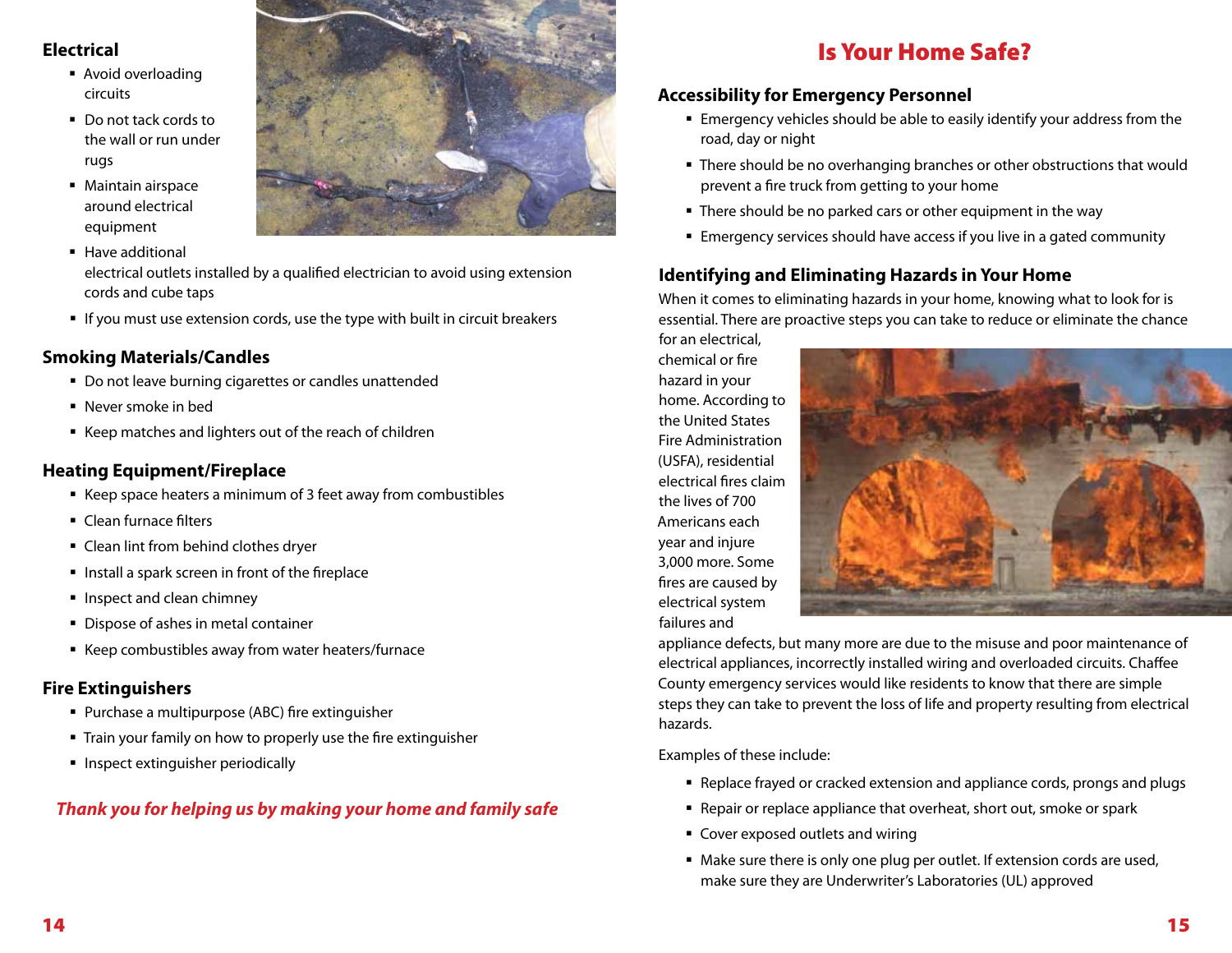#### **Household Chemicals**

Chemicals in your home can pose a great danger. Many household cleaning supplies and other hazardous materials do not emit odors or have particular tastes, while others are more easily identifiable because they may cause physical reactions. In any case, take an inventory of potential chemical and hazardous substances. Learn how to store and dispose of them properly in order to prevent them from causing physical or environmental damage. If you have questions about disposing of hazardous substances please refer to: **www.cdphe.state.co.us/hm/hhw/hhwtable.htm.**

#### **Helpful hints:**

- Store flammable liquids such as gasoline, acetone, benzene and lacquer thinner in approved safety cans away from sources of ignition.
- Keep combustible liquids such as paint thinner, kerosene, charcoal lighter fluid and turpentine away from heat sources
- Store oily waste and polishing rags in small covered metal cans to prevent vapor buildup.
- Store your chemicals if possible in garage or shed not in or under your home



*Natural Counselor, 2010*

## Wildland Fires

Over the last 10 years, the State of Colorado has seen large wildland fires including the Hayman, High Meadow, Black Mountain and Snaking fires and more recently the Reservoir Road and the 4 Mile Gulch Fires. These fires have resulted in hundreds of thousands of acres being burned and nearly 1000 structures (homes and outbuildings) being lost.

As more people chose to build homes, operate businesses and recreate in areas where wildland borders more urban areas, the threat to private property from wildland fire increases.

Whenever there is a wildland fire, it is incumbent on each of us to learn from the losses our fellow Coloradoans and ensure we are preparing our homes and property to the best of our abilities. A section of this guide addresses



Defensible Space Management to assist you with this important project as the growing number of structures in interface areas present a huge challenge to be protected by wildland firefighting agencies and the local fire districts. It is critical



that private landowners take steps on their own to protect their property.

While you may not be able to follow all of the recommended procedures, each recommendation will increase your home', and possibly your family's safety. Start with the easiest and least expensive actions. Begin your work closest to your house and move outward. Keep working on the more difficult projects until you have completed your entire project.

Chaffee County and many of the communities within the county have adopted or are in the process of adopting a Community Wildfire Protection Plan (CWPP) in accordance with the Healthy Forest Restoration Act. This plan is the guiding document on how that community plans to ensure they are prepared in case of a wildland fire and to ensure the health of their forest. This plan addresses many items including pre-fire mitigation of their community. For more information regarding the development of a CWPP or to view existing CWPP's within Chaffee County you may visit the Chaffee County CWPP website at **http://www.wildfireplan.org/**.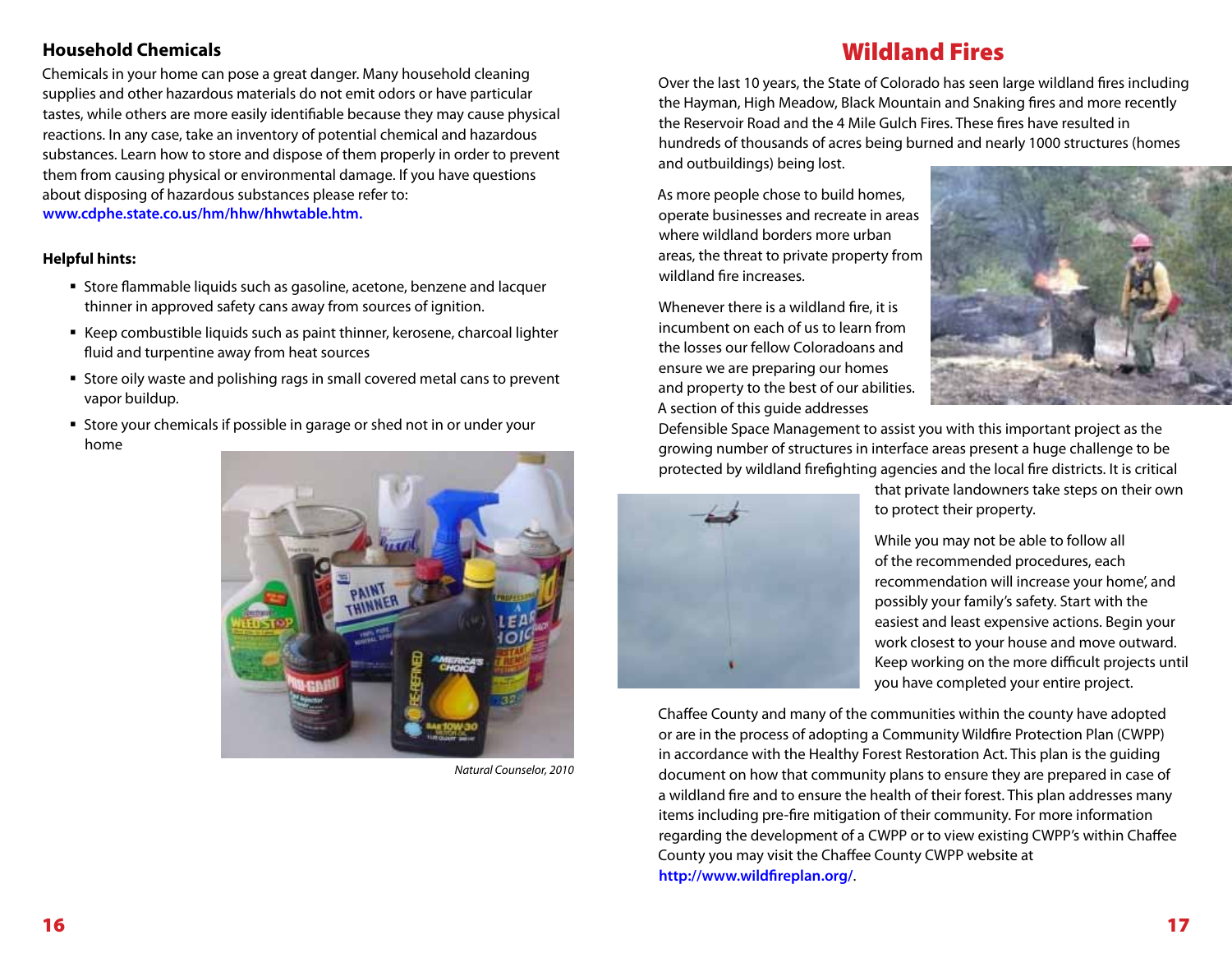## Defensible Space Management

#### **Creating Wildfire Defensible Zones**

Two factors have emerged as the primary determinants of a home's ability to survive wildfire. These are the home's roofing material and the quality of the "defensible space" surrounding it.

#### **Roofing Material**

Use fire-resistive materials (Class C or better rating), not wood or shake shingles, to roof homes in or near



forests and grasslands. When your roof needs significant repairs or replacement, do so with a fire resistant roofing material. Check with the Chaffee County building department for any construction requirement at (719)539-2124.

#### **Defensible Space**

Defensible space is an area around structure where fuels and vegetation are treated, cleared or reduced to slow the spread of wildfire towards the structure. It also reduces the chance of a structure fire moving from the building to the surrounding forest. Defensible space provides room for firefighters to do their jobs. Your house is more likely to withstand a wildfire if grasses, brush, trees and other common forest fuels are managed to reduce a fire's intensity. Creating an effective defensible space involves developing a series of management zones in which different techniques are used. Develop defensible space around each building on your property.

**Zone 1** is the area of maximum modification and treatment. It consists of an area of 15 feet around the structure in which all flammable vegetation is removed. This 15 feet is measured from the outside edge of the home's eaves and any attached structures, such as decks.

**Zone 2** is an area of fuel reduction. It is a transitional area between Zones 1 and 3. The size of Zone 2 depends on the slope of the ground where the structure is built. Within this zone, the continuity and arrangement of vegetation should be modified. Remove stressed, diseased, dead or dying trees and shrubs. Thin and prune the remaining larger trees and shrubs. Be sure to extend thinning along either side of your driveway all the way to your main access road. These actions help eliminate the continuous fuel surrounding a structure while enhancing safety and the aesthetics of the property.



**Zone 3** is an area of traditional forest management and is of no particular size. It extends from the edge of your defensible space to your property boundaries.

For more information to mitigating these zones please contact Colorado State Forest Service or refer to these websites **www.firewise.org** and **http://csfs. colostate.edu/pages/wf-protection.html**.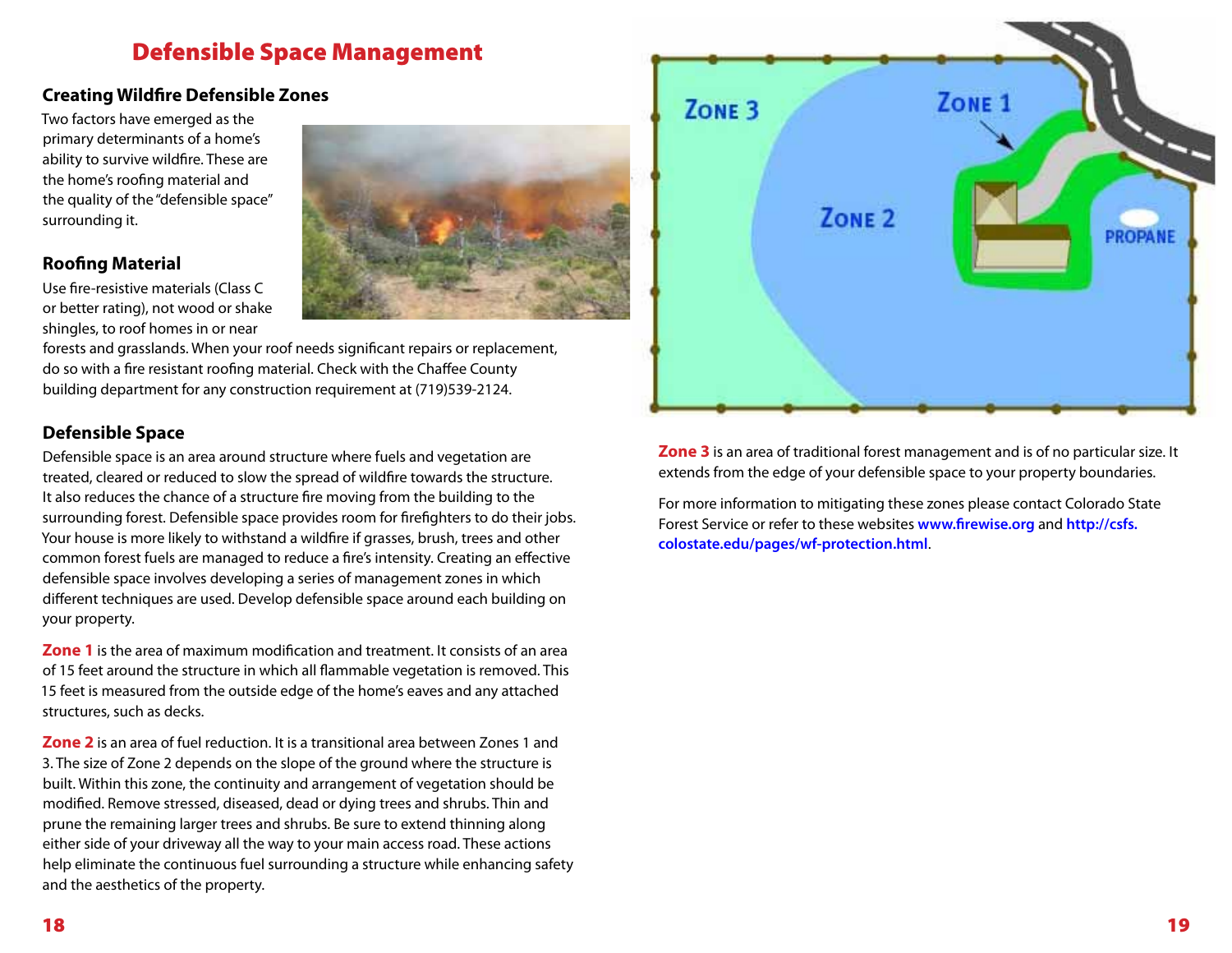## Disease and Illness Preparedness

#### **Checklist**

- Antimicrobial soap
- Hand sanitizer
- Teach your children to wash hands frequently with soap and water, and model the current behavior.
- Teach your children to cover coughs and sneezes with tissues, and be sure to model that behavior.
- Teach your children to stay away from others as much as possible if they are sick.
- **Stay home from work and school if sick.**
- Get recommended vaccinations.
- Unlike preparation for other types of emergencies, during pandemic preparation store a two week supply of water and food. During a pandemic, if you cannot get to a store, or if stores are out of supplies, it will be important for you to have extra supplies on hand.
- Have nonprescription drugs and other health supplies on hand, including pain relievers, stomach remedies, cough and cold medicines, fluids with electrolytes, and vitamins.
- Talk with family members and loved ones about how they would be cared for if they got sick, or what will be needed to care for them in your home.
- Volunteer with local groups to prepare and assist with emergency response. Please review the Volunteerism in Chaffee County section of this guide.
- Get involved in your community as it works to prepare for an influenza pandemic.

## **Public Health Preparedness**

Any number of public health emergencies could occur in Chaffee County and the surrounding areas. These emergencies range from natural disease outbreaks to deliberate acts of terrorism involving the use of biological agents. Public Health is prepared for a potential disease outbreak through planning, trainings and exercises.

#### **Pandemic Influenza**

A flu pandemic occurs when a new influenza virus emerges for which people have little or no immunity, and for which there is no vaccine. It spreads easily from person-to-person, causing serious illness and can sweep across the country and the world in a very short time.

Much like influenza, many other diseases can be transmitted by contact with other people or animals and can cause an epidemic. The various causes of common infectious diseases are bacteria, fungus, parasites, prions and viruses. A few of the most common are listed below.

# **Bacterial** Bacterial meningitis

Campylobacteriosis Cholera **Diphtheria** Listeriosis MRSA infection **Pertussis** (Whooping cough) Plague Pneumococcal pneumonia **Psittacosis** Rocky Mountain Spotted Fever Salmonellosis Shigellosis

**Fungal** Candidiasis Cryptococcosis Histoplasmosis Tinea pedis **Parasitic** Giardiasis Scabies Toxoplasmosis Trichinellosis

#### **Viral** AIDS

Chickenpox (Varicella) Common cold Cytomegalovirus infection Colorado tick fever

Hand, foot and mouth disease **Hepatitis** HPV Influenza (Flu) Measles Infectious mononucleosis Mumps Poliomyelitis Rabies Rubella SARS Smallpox (Variola) Viral encephalitis Viral gastroenteritis Viral meningitis Viral pneumonia West Nile disease

## **Immunizations**

Tetanus **Tuberculosis** 

Disease prevention is the key to public health. It is always better to prevent a disease than to treat it. Vaccines prevent disease in the people who receive them and protect those who come into contact with unvaccinated individuals. Vaccines are responsible for the control of many infectious diseases that were once common in this country, including polio, measles, diphtheria, pertussis (whooping cough), rubella (German measles), mumps, tetanus, and Haemophilus influenzae type b (Hib). Immunizations are available for infants, children and adults. In the event of an infectious disease outbreak Public Health will offer vaccination or medication in specific clinics set up in easy to reach locations in the county.

## **Quarantine and Isolation**

To help contain the spread of a contagious illness, public health authorities rely on many strategies. Two of these strategies are isolation and quarantine. Both are common practices in public health, and both aim to control exposure to infected or potentially infected persons.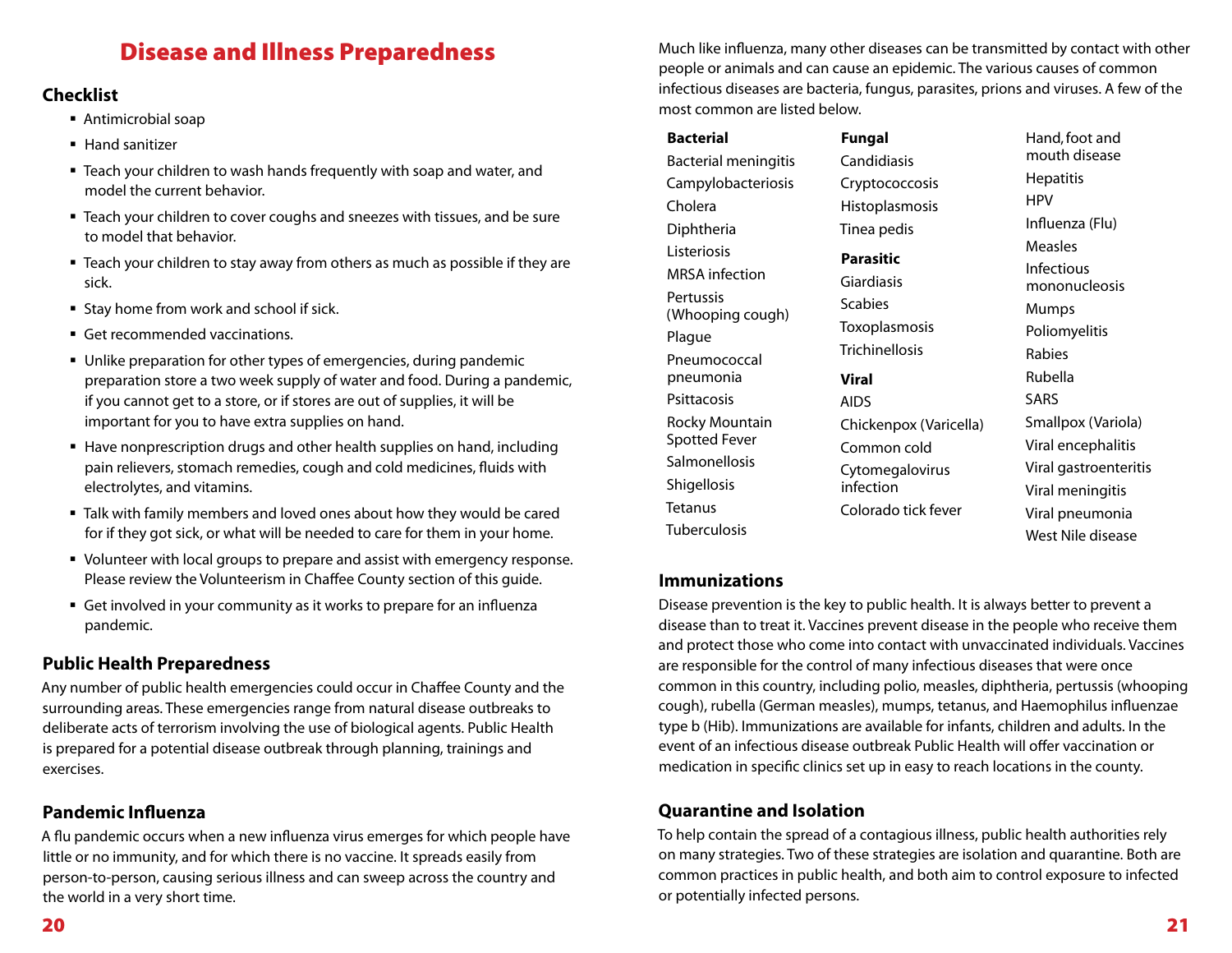# It is time to prepare

In any emergency it is important to be able to take care of yourself and your family for at least 48 hours. All members of the public (including you) must be involved in personal, family, business and community preparation for a possible pandemic influenza. Listed below are some preparedness tips and resources, with much more available in the 72-Hour Kit section and READYColorado checklist pages.

#### **Safe water**

In an event that causes the municipal water supply to become contaminated Public Health may issue an alert to boil water or to use only bottled water. This alert may also apply to unincorporated areas of the county where people get their water from private wells. Regular public announcements will inform you when the water has become safe again.

#### **Listen for Information**

It is important to stay calm in an emergency. Get as much information about the situation as possible. Listen to the TV and radio for public announcements. Chaffee County Public Health has developed emergency plans. In the event of an emergency, listen to local radio and TV stations for instructions and advice.

## Creating an Emergency Plan and a 72-hour Emergency Kit

#### **Before an Emergency**

Make a plan. The family may not be together when a disaster occurs so it is important to make plans in advance. This guide includes many helpful checklists and plan templates from READYColorado, **readycolorado.com**. Many preparedness resources recommend having a 72-hour emergency kit. Due to the potential isolation in Chaffee County, it is recommended to prepare a kit for 96-hours or more.

#### **Evacuation**

If you are warned to evacuate your home and move to another location temporarily, there are certain things to remember to do. Here are the most important ones:

- Follow these instructions and any given by the Chaffee County Office of Emergency Management:
	- If you are told to evacuate, do so promptly.
- If you are instructed to go to a certain location, go there Listen to a battery-powered radio for further information and location of emergency shelters. DON'T go anywhere else. If certain travel routes are specified or recommended, use those routes rather than trying to find short cuts of your own.
- Wear protective clothing and sturdy shoes.
- Take your disaster supplies kit.
- Find out on the radio where emergency housing and mass feeding stations are located, in case you need to use them.
- Let others know when you left and where you are going.
- Make arrangements for pets. Animals may not be allowed in public shelters. If you are unable to evacuate your animals, post a visible sign on the front door so emergency personnel know a pet is inside, and include your contact information and evacuation destination. Be sure each animal has at least a 3-day supply of food and water.
- Secure your home before leaving. If you have time and you have not received other instructions from the OEM or local law enforcement, you should take the following actions before leaving your home:
	- Bring outside possessions inside or tie them down securely. This includes outdoor furniture, garbage cans, garden tools, signs, and other movable objects that might be blown or washed away.
	- If you are sure you have time…shut off water, gas and electricity, if instructed to do so.
	- Lock house doors and windows. Park your car in the garage or driveway, close the windows and lock the doors.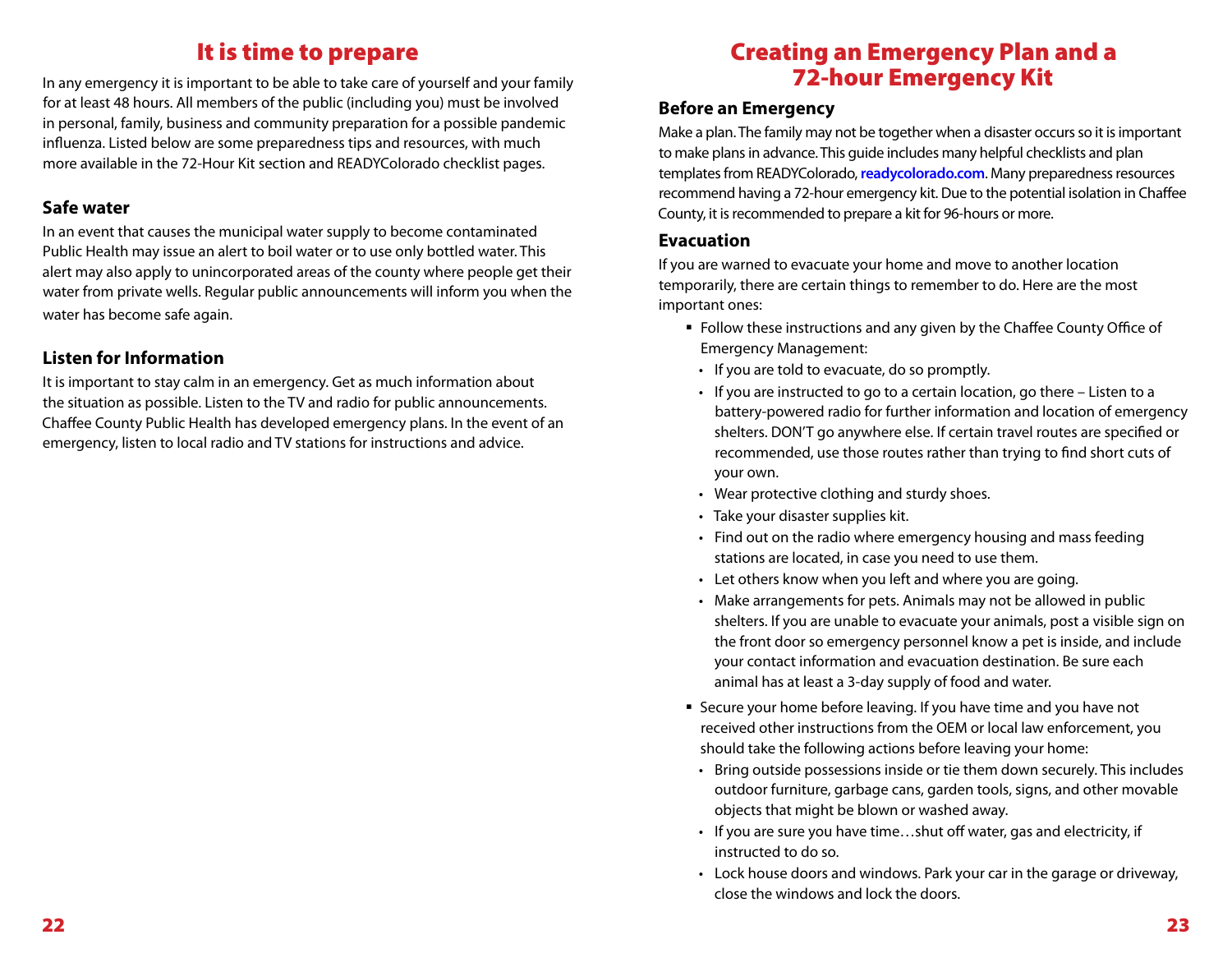# Basic Disaster Supplies Kit

The following items are recommended for inclusion in your basic disaster supplies kit:

- At least a three-day supply of non-perishable food
	- A distributor of emergency food supplies can be found locally at 719-207-3322. These very affordable supply kits are nitrogen packed mylar pouches of individual meals packed into buckets that range from 72-hour "kits" to long-term emergency preparedness supplies with a shelf life of 25 years.
	- Avoid foods that will make you thirsty. Choose salt-free crackers, whole grain cereals, and canned foods with high liquid content.
	- Stock canned foods, dry mixes, and other staples that do not require refrigeration, cooking, water, or special preparation. You may already have many of these on hand. (Note: Be sure to include a manual can opener.)
- Include special dietary needs.
- At least a three-day supply of water
	- One gallon of water per person, per day. A normally active person needs at least one-half gallon of water daily just for drinking.

Additionally, in determining adequate quantities, take the following into account:

- Individual needs vary, depending on age, physical condition, activity, diet, and climate.
- Children, nursing mothers, and ill people need more water.
- Very hot temperatures can double the amount of water needed.
- A medical emergency might require additional water.

To prepare safest and most reliable emergency supply of water, it is recommended you purchase commercially bottled water. Keep bottled water in its original container and do not open it until you need to use it. Observe the expiration or "use by" date.

- **Portable, battery-powered radio or television and extra batteries.**
- **Flashlight and extra batteries.**
- First aid kit and manual.
- Sanitation and hygiene items (moist towelettes and toilet paper).
- Matches and waterproof container.
- **Whistle.**
- Extra clothing.
- Kitchen accessories and cooking utensils, including a can opener.
- **Photocopies of credit and identification cards.**
- Cash and coins.
- **Special needs items, such as prescription medications, eye glasses, contact** lens solutions, and hearing aid batteries.
- Periodically check your regular prescription drugs to ensure a continuous supply in your home.
- Items for infants, such as formula, diapers, bottles, and pacifiers.
- **Other items to meet your unique family needs.**
- Copies of important documents and vital records. See the Important Documents checklist from READYColorado for a list.
- Additional documents you may consider are:
- School records for children currently enrolled
- Back-up for important computerized data
- Copies of important documents may be scanned and stored on a USB flash drive and stored in an evacuation kit or safety deposit box
- Written and/or photographic inventory of possessions; include model and serial numbers
- Medical insurance and Medicare cards

We live in a climate that gets cold; you must think about warmth. It is possible that you will not have heat. Think about your clothing and bedding supplies. Be sure to include one complete change of clothing and shoes per person, including:

- **Jacket or coat.**
- **Long pants.**
- **Long sleeve shirt.**
- **Sturdy shoes.**
- Hat, mittens, and scarf.
- **Sleeping bag or warm blanket (per person).**

Be sure to account for growing children and other family changes. You may want to add some of the items listed to your basic disaster supplies kit depending on the specific needs of your family.

(Federal Emergency Management Agency, 2010)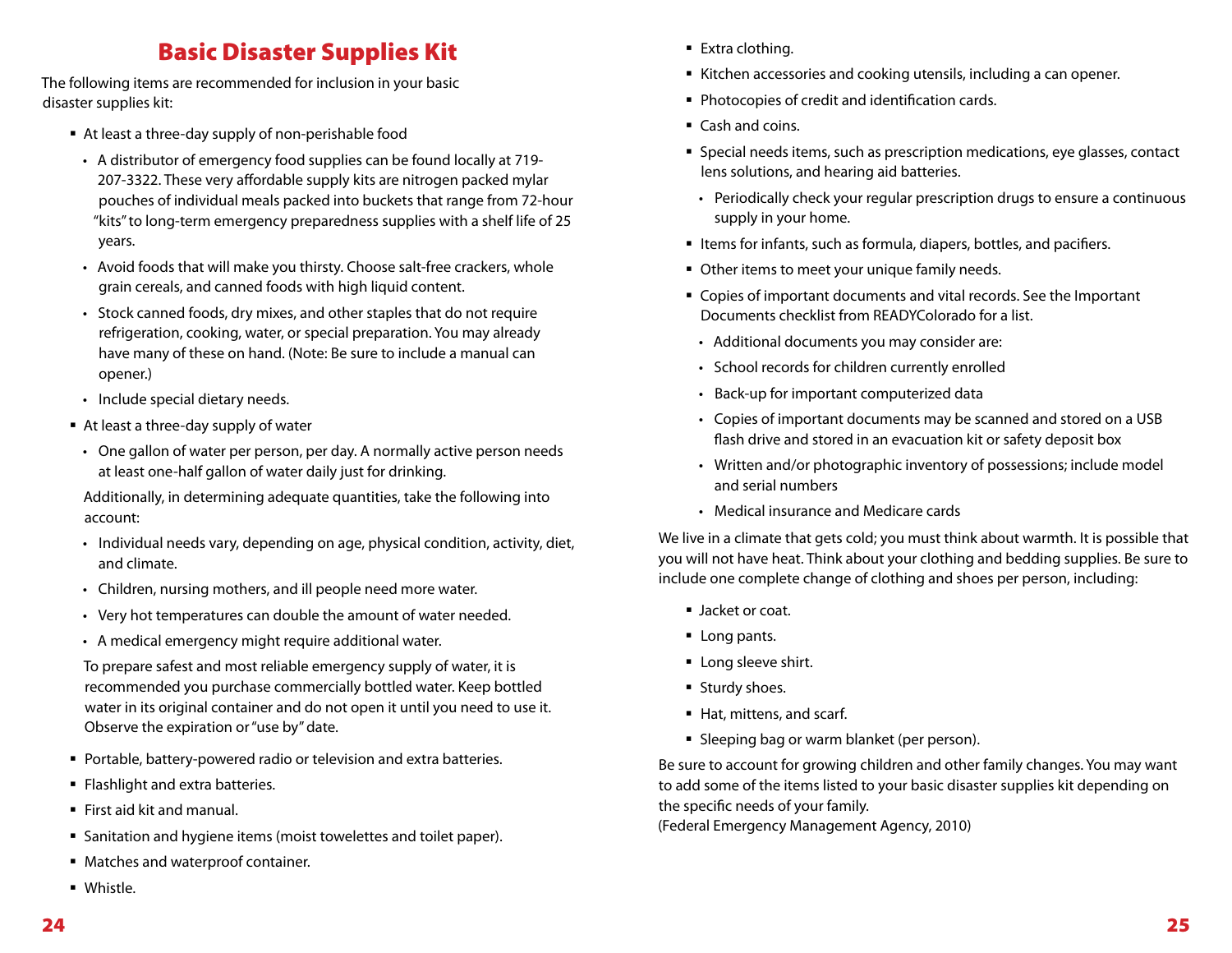The following items should be ready in addition to your 72-hour Emergency Kit and may be used for other disasters besides winter storms:

## *Shelter-in-Place Kit*

#### **The basics:**

- A large bucket (and another container if needed) with lid to hold your supplies
- Pre-cut and labeled plastic sheeting to cover doors, windows, vents and inset cabinets, mirrors, electrical outlets and switches, etc. (Make sure you cut the plastic at least six inches larger than openings so you can tape it to the wall or floor.)
- Duct tape (a couple of rolls) to cover smaller openings and cracks that can't be covered with plastic sheeting and to tape plastic sheeting to walls, ceiling, floor and doors
- **Extra plastic sheeting in case the pre-cut sheeting tears or you need more**
- **Scissors to cut the tape and sheeting**
- A radio with extra batteries
- **Bottled water (at least one gallon per person)**
- **Toilet tissue (The bucket can be used as a toilet.)**

**Last-minute additions:** Make a list of these items and put it in a prominent place so you can find it and the items quickly on your way to your shelter room.

- A cordless or cellular phone, if you have one
- **Pets**

# Volunteerism in Chaffee County

During an emergency or crisis, the services that volunteers can provide are crucial. The ability to efficiently utilize the capabilities of volunteers in a time of emergency often present a major challenge. Following the terrorists' attack in New York City on September 11, 2001, thousands of people arrived at ground zero to volunteer their assistance. Many of those that arrived wanted to provide medical assistance to the victims of the attack. In most cases, one could not distinguish qualified volunteers from unqualified. There was not any mechanism for coordination; therefore, response effectiveness was reduced. Advanced registration of non-healthcare and healthcare volunteers will provide public health and emergency authorities' immediate access to personnel that may be needed in an emergency (Michigan Volunteer Registry, n.d.).

If you think you want to help during an emergency, it is important that you don't just show up at the scene to help. Volunteer with an established voluntary agency now. Volunteering before an emergency occurs will enable you to receive the training you need so that, when an emergency occurs and your services are needed, you know where you need to go and what you will do. Volunteering before an emergency also helps the agency and local authorities identify their resources and plan their needs.

## **American Red Cross**

Chaffee County has a local Disaster Action Team. The contact information for this group to volunteer is 719-395-9165

## **Colorado Volunteer Mobilization**

The State of Colorado has a database for Medical and Public Health Professionals. "This site is used to register, notify, and inform individuals who are interested in volunteering in the event of an accidental or intentional emergency, or other public or health care disaster. This site can also be used to register and notify other industries in the event of an emergency." **covolunteers.state.co.us**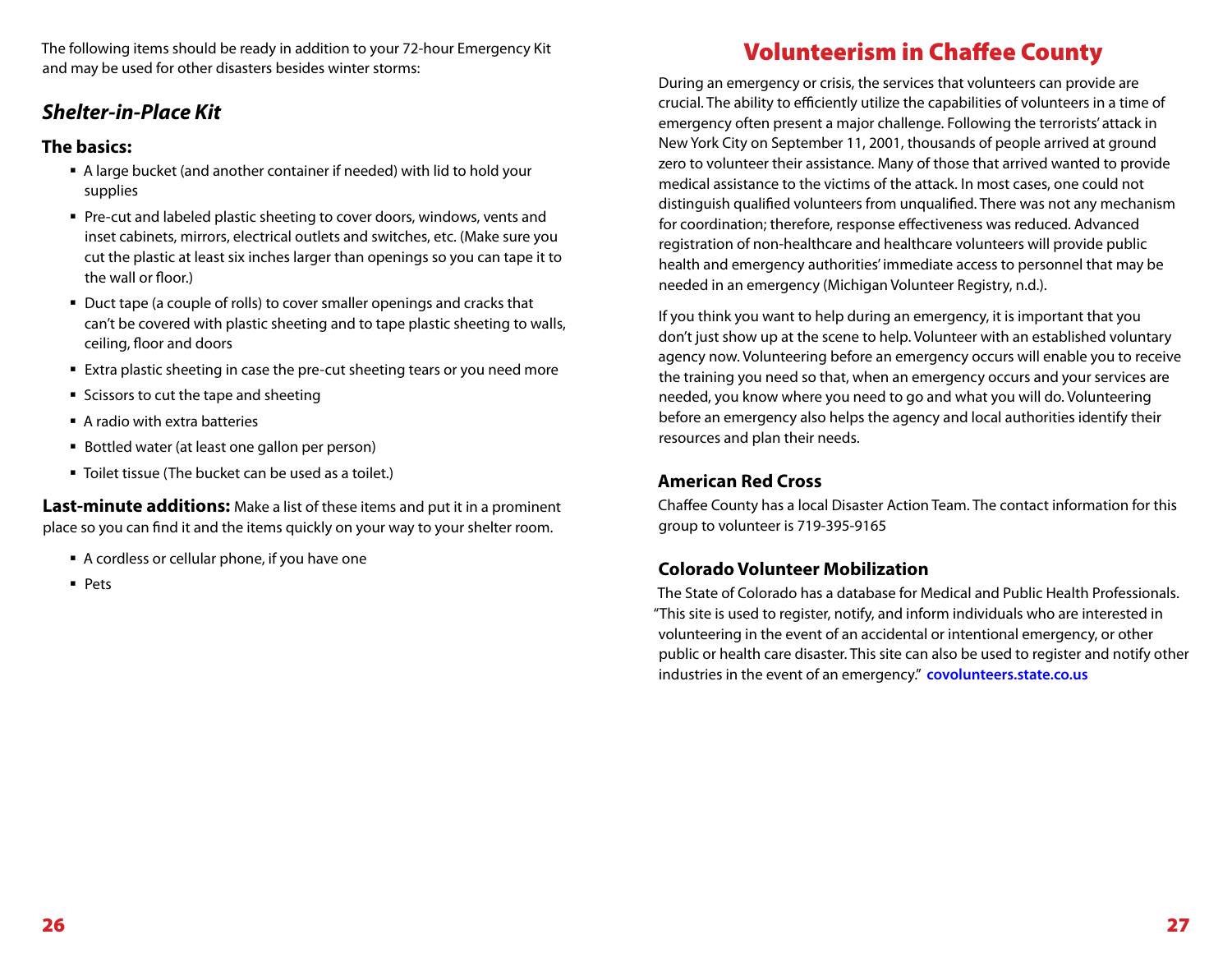

# **My READY Profile**

*Keep a copy in your kit, in your car, and at work. Share with family members.*

**Police Department**



# **Important Documents** *Having access to important*

*documents can make recovery time after a disaster easier to manage.*

#### **Hospital**

| www.theagapecenter.com/Hospitals/Colorado.htm |                  |  |  |
|-----------------------------------------------|------------------|--|--|
| Name                                          |                  |  |  |
| Address                                       |                  |  |  |
| City                                          | State <u>Zip</u> |  |  |
| Phone                                         |                  |  |  |

#### **Red Cross Shelter**

|       | www.denver-redcross.org   |                  |  |
|-------|---------------------------|------------------|--|
|       | Local: 303.722.7474       |                  |  |
|       | Statewide: 1.800.417.0495 |                  |  |
|       |                           |                  |  |
|       |                           |                  |  |
| City  |                           | <u>State</u> Zip |  |
| Phone |                           |                  |  |

#### **Public Health Department**

|          | www.cdphe.state.co.us/as/locallist.asp                      |
|----------|-------------------------------------------------------------|
| Location | the control of the control of the control of the control of |
| Address  | <u> 1980 - Andrea Andrew Maria (h. 1980).</u>               |
| City     | State Zip                                                   |
| Phone    |                                                             |

#### **Neighborhood Association**

|          | www.nrc-neighbor.org/                            |           |
|----------|--------------------------------------------------|-----------|
| Location |                                                  |           |
| Address  | the control of the control of the control of the |           |
| City     | the control of the control of the                | State Zip |
| Phone    |                                                  |           |

#### **Fire Department**

www.american-firefighter.com/fire-departments/

| Location       |              |
|----------------|--------------|
| <b>Address</b> |              |
| City           | State<br>Zip |
| Phone          |              |

| www.usacops.com/co/                |                               |  |
|------------------------------------|-------------------------------|--|
|                                    |                               |  |
|                                    |                               |  |
| City                               |                               |  |
| Phone                              |                               |  |
| <b>Veterinarian</b>                |                               |  |
|                                    |                               |  |
| Address __________________________ |                               |  |
| City                               |                               |  |
| Phone                              |                               |  |
| School                             |                               |  |
| Child                              |                               |  |
|                                    |                               |  |
|                                    |                               |  |
| City                               | <u>State Zip</u>              |  |
| Phone                              |                               |  |
| Child                              | <u>and the state</u>          |  |
| Location                           |                               |  |
| Address ______                     |                               |  |
| City                               | <u>State Zip Zimman State</u> |  |
| Phone                              |                               |  |
|                                    |                               |  |
| Child<br>the control of the        |                               |  |
| Location                           |                               |  |
| Address <sub>________</sub>        |                               |  |
| City                               | <u>State Zip</u>              |  |
| Phone                              |                               |  |
| <b>Other</b>                       |                               |  |
|                                    |                               |  |
|                                    |                               |  |
|                                    |                               |  |
|                                    |                               |  |

*Make a Plan. Make a Difference.* Depending on your situation, you may need some or all of the following documents to file insurance claims, pay bills, take care of injured family members, or manage the responsibilities associated with a death. Here are suggested documents that you should locate, copy and store in a safe place (fire proof box, or with an out of town friend or relative).

|   | Birth certificate                                       | Checking and savings account statements         |
|---|---------------------------------------------------------|-------------------------------------------------|
|   | Death certificate                                       | Retirement account records                      |
|   | Marriage certificate                                    | Other investment statements                     |
|   | Will                                                    | Pay stubs                                       |
|   | Power of attorney                                       | Tax returns                                     |
|   | Living will or other medical powers                     | Car titles and registrations                    |
|   | <b>Trust documents</b>                                  | Mortgage/property deeds                         |
|   | Social Security card/records                            | Rental agreement/lease                          |
|   | Military records                                        | Warranties and receipts for major purchases     |
| H | Medical records, including prescription information     | Credit card records                             |
| H | Insurance policies (life, health, disability, long-term | Other loan records                              |
|   | care, auto, homeowners, renters)                        | Safe deposit box information (location and key) |
|   |                                                         |                                                 |

\_\_\_\_\_\_\_\_\_\_\_\_\_\_\_\_\_\_\_\_\_\_\_\_\_\_\_\_\_\_\_\_\_\_\_\_\_\_\_\_\_\_\_\_\_\_\_\_\_\_\_\_\_\_\_\_\_\_\_\_\_\_\_\_\_\_\_\_\_\_\_\_\_\_\_\_\_\_\_\_\_\_\_\_\_\_\_\_\_\_\_\_\_ \_\_\_\_\_\_\_\_\_\_\_\_\_\_\_\_\_\_\_\_\_\_\_\_\_\_\_\_\_\_\_\_\_\_\_\_\_\_\_\_\_\_\_\_\_\_\_\_\_\_\_\_\_\_\_\_\_\_\_\_\_\_\_\_\_\_\_\_\_\_\_\_\_\_\_\_\_\_\_\_\_\_\_\_\_\_\_\_\_\_\_\_\_ \_\_\_\_\_\_\_\_\_\_\_\_\_\_\_\_\_\_\_\_\_\_\_\_\_\_\_\_\_\_\_\_\_\_\_\_\_\_\_\_\_\_\_\_\_\_\_\_\_\_\_\_\_\_\_\_\_\_\_\_\_\_\_\_\_\_\_\_\_\_\_\_\_\_\_\_\_\_\_\_\_\_\_\_\_\_\_\_\_\_\_\_\_  $\frac{1}{2}$  ,  $\frac{1}{2}$  ,  $\frac{1}{2}$  ,  $\frac{1}{2}$  ,  $\frac{1}{2}$  ,  $\frac{1}{2}$  ,  $\frac{1}{2}$  ,  $\frac{1}{2}$  ,  $\frac{1}{2}$  ,  $\frac{1}{2}$  ,  $\frac{1}{2}$  ,  $\frac{1}{2}$  ,  $\frac{1}{2}$  ,  $\frac{1}{2}$  ,  $\frac{1}{2}$  ,  $\frac{1}{2}$  ,  $\frac{1}{2}$  ,  $\frac{1}{2}$  ,  $\frac{1$ \_\_\_\_\_\_\_\_\_\_\_\_\_\_\_\_\_\_\_\_\_\_\_\_\_\_\_\_\_\_\_\_\_\_\_\_\_\_\_\_\_\_\_\_\_\_\_\_\_\_\_\_\_\_\_\_\_\_\_\_\_\_\_\_\_\_\_\_\_\_\_\_\_\_\_\_\_\_\_\_\_\_\_\_\_\_\_\_\_\_\_\_\_  $\_$  , and the set of the set of the set of the set of the set of the set of the set of the set of the set of the set of the set of the set of the set of the set of the set of the set of the set of the set of the set of th

\_\_\_\_\_\_\_\_\_\_\_\_\_\_\_\_\_\_\_\_\_\_\_\_\_\_\_\_\_\_\_\_\_\_\_\_\_\_\_\_\_\_\_\_\_\_\_\_\_\_\_\_\_\_\_\_\_\_\_\_\_\_\_\_\_\_\_\_\_\_\_\_\_\_\_\_\_\_\_\_\_\_\_\_\_\_\_\_\_\_\_\_\_  $\_$  , and the set of the set of the set of the set of the set of the set of the set of the set of the set of the set of the set of the set of the set of the set of the set of the set of the set of the set of the set of th

| <b>Other Documents:</b> |  |
|-------------------------|--|
|                         |  |

|  | www.readvcolorado.com |
|--|-----------------------|

28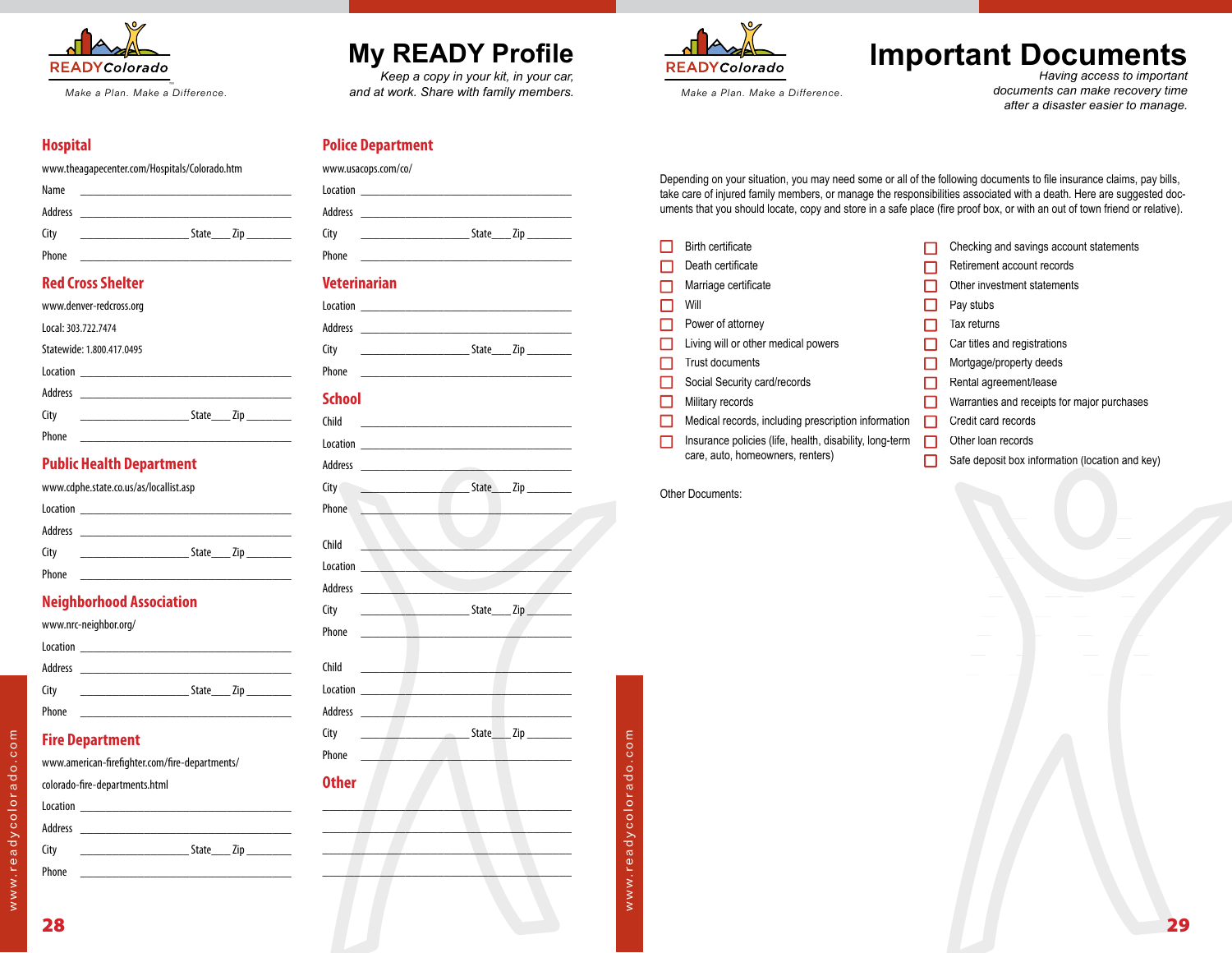

# **Household Plan**

*One of the most important steps you can take in preparing for emergencies is to develop a household disaster plan.*

## **Simple Steps to Get Your Household READY**

#### **Step One: Types of Hazards**

**1**

**2**

**3**

Learn about the natural disasters that could occur in your community from your local emergency management office or American Red Cross chapter. Make notes here.  $\_$  ,  $\_$  ,  $\_$  ,  $\_$  ,  $\_$  ,  $\_$  ,  $\_$  ,  $\_$  ,  $\_$  ,  $\_$  ,  $\_$  ,  $\_$  ,  $\_$  ,  $\_$  ,  $\_$  ,  $\_$  ,  $\_$  ,  $\_$  ,  $\_$  ,  $\_$ 

 $\_$  ,  $\_$  ,  $\_$  ,  $\_$  ,  $\_$  ,  $\_$  ,  $\_$  ,  $\_$  ,  $\_$  ,  $\_$  ,  $\_$  ,  $\_$  ,  $\_$  ,  $\_$  ,  $\_$  ,  $\_$  ,  $\_$  ,  $\_$  ,  $\_$  ,  $\_$  $\_$  ,  $\_$  ,  $\_$  ,  $\_$  ,  $\_$  ,  $\_$  ,  $\_$  ,  $\_$  ,  $\_$  ,  $\_$  ,  $\_$  ,  $\_$  ,  $\_$  ,  $\_$  ,  $\_$  ,  $\_$  ,  $\_$  ,  $\_$  ,  $\_$  ,  $\_$  $\_$  ,  $\_$  ,  $\_$  ,  $\_$  ,  $\_$  ,  $\_$  ,  $\_$  ,  $\_$  ,  $\_$  ,  $\_$  ,  $\_$  ,  $\_$  ,  $\_$  ,  $\_$  ,  $\_$  ,  $\_$  ,  $\_$  ,  $\_$  ,  $\_$  ,  $\_$ 

Learn whether hazardous materials are produced, stored or transported near your area. Make notes here. \_\_\_\_\_\_\_\_\_\_\_\_\_\_\_\_\_\_\_\_\_\_\_\_\_\_\_\_\_\_\_\_\_\_\_\_\_\_\_\_\_\_\_\_\_\_\_\_\_\_\_\_\_\_\_\_\_\_\_\_\_\_\_\_\_\_\_\_\_\_\_\_\_\_\_\_\_\_\_\_\_\_\_\_\_\_\_

\_\_\_\_\_\_\_\_\_\_\_\_\_\_\_\_\_\_\_\_\_\_\_\_\_\_\_\_\_\_\_\_\_\_\_\_\_\_\_\_\_\_\_\_\_\_\_\_\_\_\_\_\_\_\_\_\_\_\_\_\_\_\_\_\_\_\_\_\_\_\_\_\_\_\_\_\_\_\_\_\_\_\_\_\_\_\_ \_\_\_\_\_\_\_\_\_\_\_\_\_\_\_\_\_\_\_\_\_\_\_\_\_\_\_\_\_\_\_\_\_\_\_\_\_\_\_\_\_\_\_\_\_\_\_\_\_\_\_\_\_\_\_\_\_\_\_\_\_\_\_\_\_\_\_\_\_\_\_\_\_\_\_\_\_\_\_\_\_\_\_\_\_\_\_  $\_$  ,  $\_$  ,  $\_$  ,  $\_$  ,  $\_$  ,  $\_$  ,  $\_$  ,  $\_$  ,  $\_$  ,  $\_$  ,  $\_$  ,  $\_$  ,  $\_$  ,  $\_$  ,  $\_$  ,  $\_$  ,  $\_$  ,  $\_$  ,  $\_$ 

 $\_$  ,  $\_$  ,  $\_$  ,  $\_$  ,  $\_$  ,  $\_$  ,  $\_$  ,  $\_$  ,  $\_$  ,  $\_$  ,  $\_$  ,  $\_$  ,  $\_$  ,  $\_$  ,  $\_$  ,  $\_$  ,  $\_$  ,  $\_$  ,  $\_$  $\_$  , and the set of the set of the set of the set of the set of the set of the set of the set of the set of the set of the set of the set of the set of the set of the set of the set of the set of the set of the set of th  $\Box$ \_\_\_\_\_\_\_\_\_\_\_\_\_\_\_\_\_\_\_\_\_\_\_\_\_\_\_\_\_\_\_\_\_\_\_\_\_\_\_\_\_\_\_\_\_\_\_\_\_\_\_\_\_\_\_\_\_\_\_\_\_\_\_\_\_\_\_\_\_\_\_\_\_\_\_\_\_\_\_\_\_\_\_\_\_\_\_

\_\_\_\_\_\_\_\_\_\_\_\_\_\_\_\_\_\_\_\_\_\_\_\_\_\_\_\_\_\_\_\_\_\_\_\_\_\_\_\_\_\_\_\_\_\_\_\_\_\_\_\_\_\_\_\_\_\_\_\_\_\_\_\_\_\_\_\_\_\_\_\_\_\_\_\_\_\_\_\_\_\_\_\_\_\_\_ \_\_\_\_\_\_\_\_\_\_\_\_\_\_\_\_\_\_\_\_\_\_\_\_\_\_\_\_\_\_\_\_\_\_\_\_\_\_\_\_\_\_\_\_\_\_\_\_\_\_\_\_\_\_\_\_\_\_\_\_\_\_\_\_\_\_\_\_\_\_\_\_\_\_\_\_\_\_\_\_\_\_\_\_\_\_\_ \_\_\_\_\_\_\_\_\_\_\_\_\_\_\_\_\_\_\_\_\_\_\_\_\_\_\_\_\_\_\_\_\_\_\_\_\_\_\_\_\_\_\_\_\_\_\_\_\_\_\_\_\_\_\_\_\_\_\_\_\_\_\_\_\_\_\_\_\_\_\_\_\_\_\_\_\_\_\_\_\_\_\_\_\_\_\_ \_\_\_\_\_\_\_\_\_\_\_\_\_\_\_\_\_\_\_\_\_\_\_\_\_\_\_\_\_\_\_\_\_\_\_\_\_\_\_\_\_\_\_\_\_\_\_\_\_\_\_\_\_\_\_\_\_\_\_\_\_\_\_\_\_\_\_\_\_\_\_\_\_\_\_\_\_\_\_\_\_\_\_\_\_\_\_

Learn about possible consequences of deliberate acts of terror. Ask how to prepare for each potential emergency and how to respond. Make notes here.

**Step Two: Business and School Emergency Response Plans**

Talk with employers and school officials about their emergency response plans.

#### **Step Three: Have a Household Meeting**

Talk with your household about potential emergencies and how to respond to each. Talk about what you would need to do in an evacuation. Details of evacuation plan:



*Make a Plan. Make a Difference.*



#### **Step Four: Complete a "Family Communications Plan"**

- □ Download a copy of the "Family Communications Plan" from readycolorado.com. Plan how vour household would stay in contact if you were separated. Identify two meeting places: the first should be near your home—in case of fire, perhaps a tree or a telephone pole; the second should be away from your neighborhood in case you cannot return home.
- Make sure to pick a friend or relative who lives out of the area for household members to call to say they are okay.

**Step Five: Training! 5**

**4**

**7**

**8**

- □ Download a copy of "My READY Profile" from readycolorado.com. Post emergency telephone numbers by telephones. Teach children how and when to call 911.
- $\Box$  Make sure everyone in your household knows how and when to shut off water, gas, and electricity at the main switches. Consult with your local utilities if you have questions.

#### **Step Six: Take a Class 6**

- Take a first aid and CPR class. Local American Red Cross chapters can provide information. Official certification by the American Red Cross provides "good Samaritan" law protection for those giving first aid. Visit **readycolorado.com**, "Make A Difference" for information on different volunteer opportunities.
- Reduce the economic impact of disaster on your property and your household's health and financial well-being.

#### **Step Seven: Review & Copy Important Documents**

- Review property insurance policies before disaster strikes—make sure policies are current and be certain they meet your needs (type of coverage, amount of coverage, and hazard covered—flood, earthquake)
- Protect your household's financial well-being before a disaster strikes—review life insurance policies and consider saving money in an "emergency" savings account that could be used in any crisis. It is advisable to keep a small amount of cash or traveler's checks at home in a safe place where you can quickly gain access to it in case of an evacuation.
- $\Box$  Be certain that health insurance policies are current and meet the needs of your household.
- $\Box$  Make copies of important documents (bank account numbers, policy numbers, etc.) and keep them in a fire-safe box, secure a set in a location other than home, and send them to an out of town relative.

#### **Step Eight: Discuss Special Household Needs**

w w w. r e a d y c o l o r a d o . c o m

www.readycolorado.com

- Download a copy of the "Special Needs" worksheet from **readycolorado.com**. Consider ways to help neighbors who may need special assistance, such as the elderly or the disabled.
- Make arrangements for pets. Pets are not allowed in public shelters. Service animals for those who depend on them are allowed.

w w w. r e a d y c o l o r a d o . c o m

www.readycolorado.com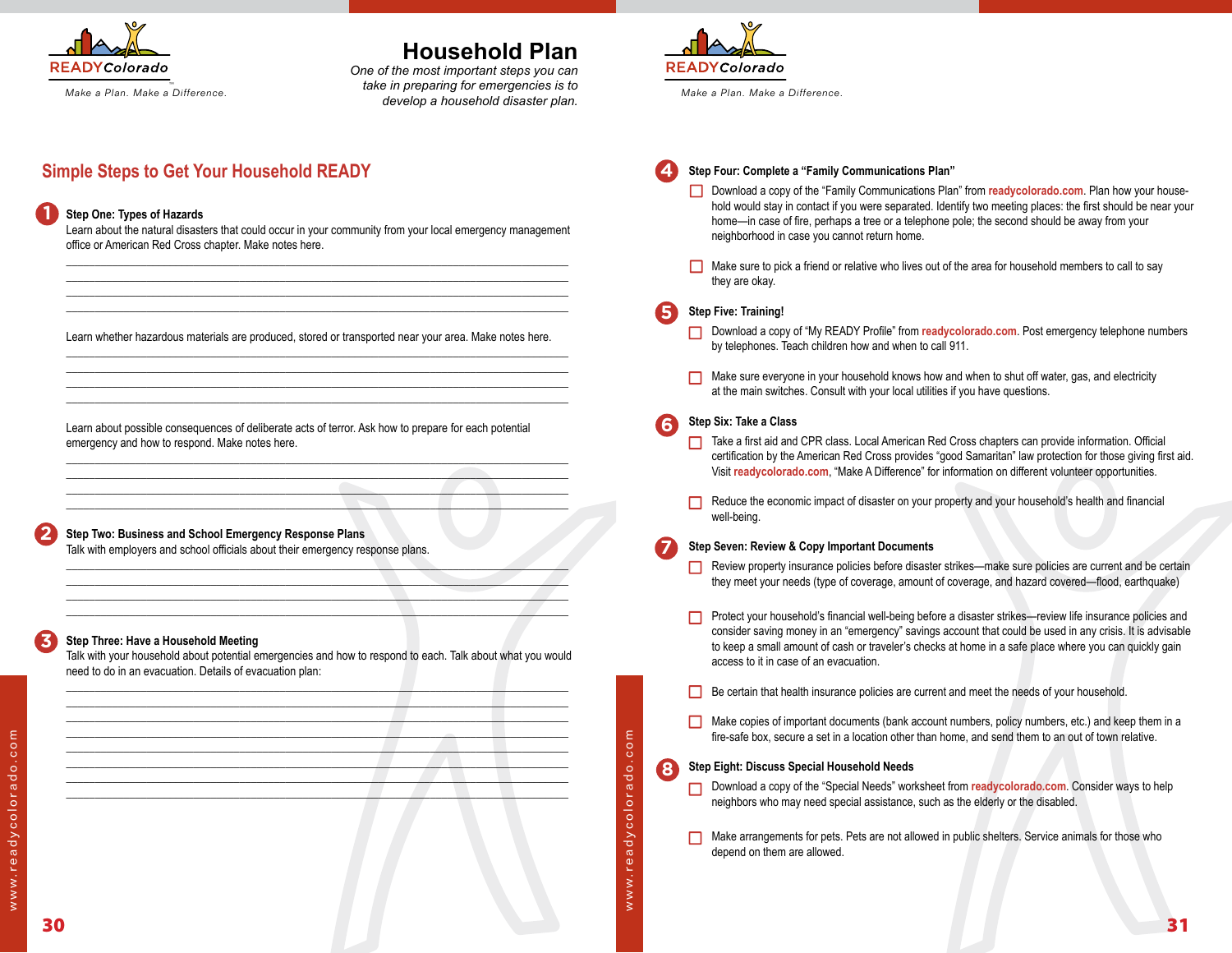

Make a Plan, Make a Difference.

## **Family Communications Plan**

Your family may not be together when disaster strikes, so plan how you will contact one another and review what you will do in different situations.

| Out-of-Town C | וח          |
|---------------|-------------|
| <b>ontar</b>  | mone        |
| E-mail        | וח<br>rnone |

#### Fill out the following information for each family member and keep it up to date.

|                                                  | Social Security Number<br><u>Social Security Number</u> |
|--------------------------------------------------|---------------------------------------------------------|
|                                                  |                                                         |
|                                                  |                                                         |
|                                                  | Important Medical Info                                  |
|                                                  | Social Security Number<br><u>Social Security Number</u> |
|                                                  |                                                         |
|                                                  | Social Security Number                                  |
|                                                  |                                                         |
|                                                  | Social Security Number<br><u>Social Security Number</u> |
| Date of Birth __________________________________ |                                                         |

Where to go in an emergency. Write down where your family spends the most time: work, school, and other places you frequent. Schools, daycare providers, workplaces, and apartment buildings should al have site-specific emergency plans.

| Home          | Work                             |
|---------------|----------------------------------|
|               | Address____                      |
|               | <b>Phone</b>                     |
|               | <b>Evacuation Location</b>       |
|               | <b>Work</b>                      |
| <b>School</b> |                                  |
|               | <b>Phone <i>Phone</i></b>        |
|               | <b>Evacuation Location</b>       |
|               | <b>Other place you frequent:</b> |

#### **School**

| <b>School</b> |                                               |
|---------------|-----------------------------------------------|
|               |                                               |
| Phone         | <u> 1980 - Andrea Andrew Maria (h. 1980).</u> |

| <b>Work</b>                                                                                                                                                                                                                    |                                                                                                                                                                                                                                      |
|--------------------------------------------------------------------------------------------------------------------------------------------------------------------------------------------------------------------------------|--------------------------------------------------------------------------------------------------------------------------------------------------------------------------------------------------------------------------------------|
|                                                                                                                                                                                                                                |                                                                                                                                                                                                                                      |
|                                                                                                                                                                                                                                | Phone <u>the contract of the contract of the contract of the contract of the contract of the contract of the contract of the contract of the contract of the contract of the contract of the contract of the contract of the con</u> |
| <b>Evacuation Location</b>                                                                                                                                                                                                     | the control of the control of the control of the control of                                                                                                                                                                          |
| <b>Work</b>                                                                                                                                                                                                                    |                                                                                                                                                                                                                                      |
| Address and the contract of the contract of the contract of the contract of the contract of the contract of the contract of the contract of the contract of the contract of the contract of the contract of the contract of th |                                                                                                                                                                                                                                      |
|                                                                                                                                                                                                                                |                                                                                                                                                                                                                                      |
| <b>Evacuation Location</b>                                                                                                                                                                                                     | the control of the control of the control of                                                                                                                                                                                         |
| <b>Other place you frequent:</b>                                                                                                                                                                                               |                                                                                                                                                                                                                                      |
| Phone <b>Phone</b>                                                                                                                                                                                                             |                                                                                                                                                                                                                                      |
| <b>Evacuation Location</b>                                                                                                                                                                                                     |                                                                                                                                                                                                                                      |
| <b>Other place you frequent:</b>                                                                                                                                                                                               |                                                                                                                                                                                                                                      |
|                                                                                                                                                                                                                                |                                                                                                                                                                                                                                      |
| Phone <b>Phone</b>                                                                                                                                                                                                             |                                                                                                                                                                                                                                      |
| <b>Evacuation Location</b>                                                                                                                                                                                                     |                                                                                                                                                                                                                                      |

www.readycolorado.com



Make a Plan, Make a Difference.

Make a note of important contacts, phone numbers and policy numbers. Dial 9-1-1 for emergencies!

| <b>Important Information</b> | <b>Name</b> | Telephone # | Policy # |
|------------------------------|-------------|-------------|----------|
| Doctor                       |             |             |          |
| Doctor                       |             |             |          |
| Pharmacist                   |             |             |          |
| Medical Insurance            |             |             |          |
| Homeowner's/Rental Insurance |             |             |          |
| Veterinarian/Kennel          |             |             |          |
| Other                        |             |             |          |
| Other                        |             |             |          |
| Other                        |             |             |          |

#### Every family member should carry a copy of this important information.



**Evacuation Location** 

www.readycolorado.com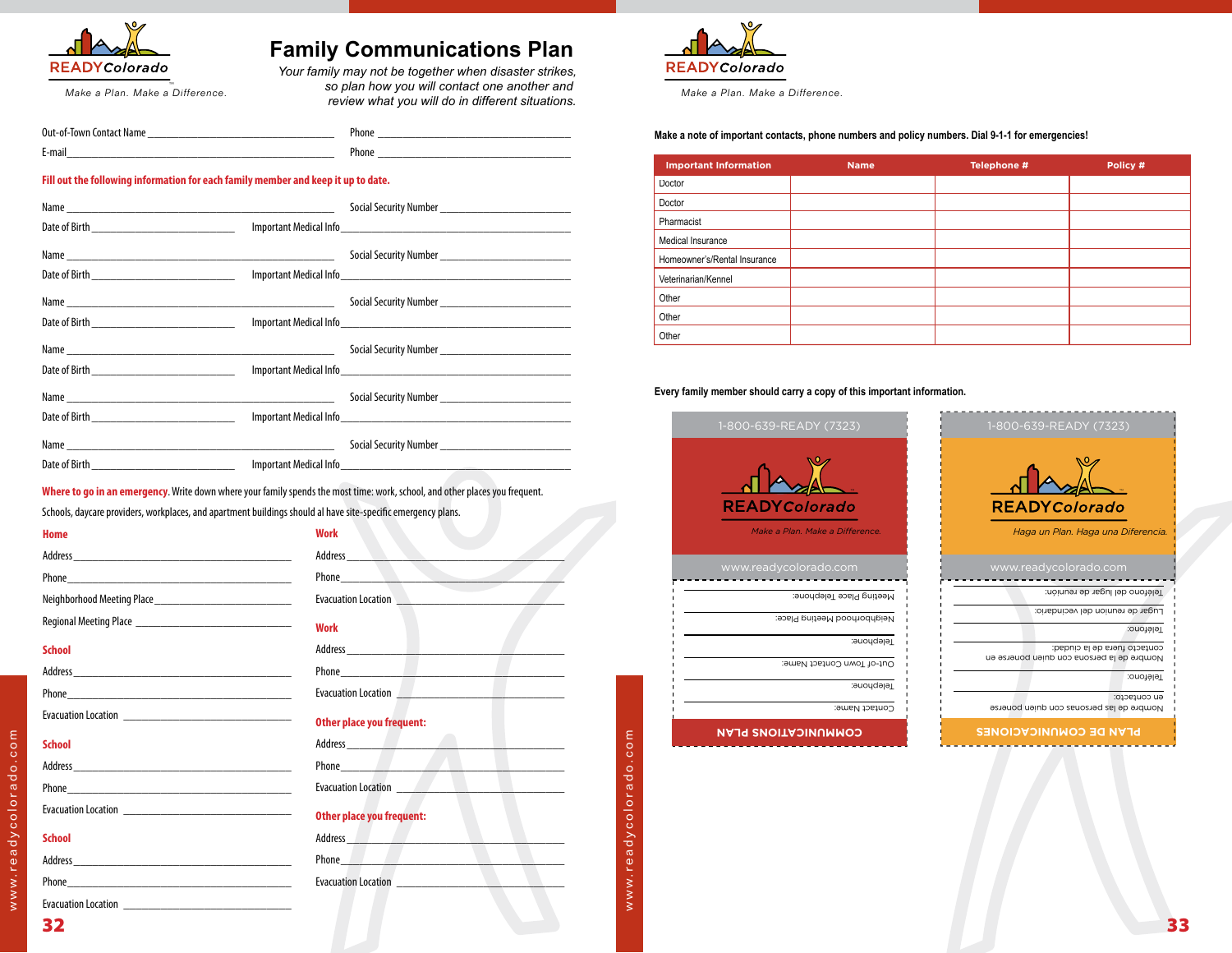![](_page_20_Picture_0.jpeg)

# **Plan for Special Needs**

*You many have to take additional steps for friends, neighbors or family memberswith special needs.*

If you have a disability or special need, you may have to take additional steps to protect yourself and your household in an emergency. If you know of friends or neighbors with special needs, help them with these extra precautions.

The hearing impaired may need to make special arrangements to receive a warning. *Make notes here.* 

\_\_\_\_\_\_\_\_\_\_\_\_\_\_\_\_\_\_\_\_\_\_\_\_\_\_\_\_\_\_\_\_\_\_\_\_\_\_\_\_\_\_\_\_\_\_\_\_\_\_\_\_\_\_\_\_\_\_\_\_\_\_\_\_\_\_\_\_\_\_\_\_\_\_\_\_\_\_\_\_\_\_\_\_\_\_\_ \_\_\_\_\_\_\_\_\_\_\_\_\_\_\_\_\_\_\_\_\_\_\_\_\_\_\_\_\_\_\_\_\_\_\_\_\_\_\_\_\_\_\_\_\_\_\_\_\_\_\_\_\_\_\_\_\_\_\_\_\_\_\_\_\_\_\_\_\_\_\_\_\_\_\_\_\_\_\_\_\_\_\_\_\_\_\_ \_\_\_\_\_\_\_\_\_\_\_\_\_\_\_\_\_\_\_\_\_\_\_\_\_\_\_\_\_\_\_\_\_\_\_\_\_\_\_\_\_\_\_\_\_\_\_\_\_\_\_\_\_\_\_\_\_\_\_\_\_\_\_\_\_\_\_\_\_\_\_\_\_\_\_\_\_\_\_\_\_\_\_\_\_\_\_  $\_$  , and the set of the set of the set of the set of the set of the set of the set of the set of the set of the set of the set of the set of the set of the set of the set of the set of the set of the set of the set of th

 $\bot$  , and the set of the set of the set of the set of the set of the set of the set of the set of the set of the set of the set of the set of the set of the set of the set of the set of the set of the set of the set of t

\_\_\_\_\_\_\_\_\_\_\_\_\_\_\_\_\_\_\_\_\_\_\_\_\_\_\_\_\_\_\_\_\_\_\_\_\_\_\_\_\_\_\_\_\_\_\_\_\_\_\_\_\_\_\_\_\_\_\_\_\_\_\_\_\_\_\_\_\_\_\_\_\_\_\_\_\_\_\_\_\_\_\_\_\_\_\_

 $\bot$  , and the contribution of the contribution of the contribution of the contribution of the contribution of the contribution of the contribution of the contribution of the contribution of the contribution of the contri  $\_\_\_\_\_\_\_\_\_\_\_\_\_$ \_\_\_\_\_\_\_\_\_\_\_\_\_\_\_\_\_\_\_\_\_\_\_\_\_\_\_\_\_\_\_\_\_\_\_\_\_\_\_\_\_\_\_\_\_\_\_\_\_\_\_\_\_\_\_\_\_\_\_\_\_\_\_\_\_\_\_\_\_\_\_\_\_\_\_\_\_\_\_\_\_\_\_\_\_\_\_ \_\_\_\_\_\_\_\_\_\_\_\_\_\_\_\_\_\_\_\_\_\_\_\_\_\_\_\_\_\_\_\_\_\_\_\_\_\_\_\_\_\_\_\_\_\_\_\_\_\_\_\_\_\_\_\_\_\_\_\_\_\_\_\_\_\_\_\_\_\_\_\_\_\_\_\_\_\_\_\_\_\_\_\_\_\_\_

\_\_\_\_\_\_\_\_\_\_\_\_\_\_\_\_\_\_\_\_\_\_\_\_\_\_\_\_\_\_\_\_\_\_\_\_\_\_\_\_\_\_\_\_\_\_\_\_\_\_\_\_\_\_\_\_\_\_\_\_\_\_\_\_\_\_\_\_\_\_\_\_\_\_\_\_\_\_\_\_\_\_\_\_\_\_\_  $\_$  , and the set of the set of the set of the set of the set of the set of the set of the set of the set of the set of the set of the set of the set of the set of the set of the set of the set of the set of the set of th  $\bot$  , and the contribution of the contribution of the contribution of the contribution of the contribution of the contribution of the contribution of the contribution of the contribution of the contribution of the contri \_\_\_\_\_\_\_\_\_\_\_\_\_\_\_\_\_\_\_\_\_\_\_\_\_\_\_\_\_\_\_\_\_\_\_\_\_\_\_\_\_\_\_\_\_\_\_\_\_\_\_\_\_\_\_\_\_\_\_\_\_\_\_\_\_\_\_\_\_\_\_\_\_\_\_\_\_\_\_\_\_\_\_\_\_\_\_

\_\_\_\_\_\_\_\_\_\_\_\_\_\_\_\_\_\_\_\_\_\_\_\_\_\_\_\_\_\_\_\_\_\_\_\_\_\_\_\_\_\_\_\_\_\_\_\_\_\_\_\_\_\_\_\_\_\_\_\_\_\_\_\_\_\_\_\_\_\_\_\_\_\_\_\_\_\_\_\_\_\_\_\_\_\_\_ \_\_\_\_\_\_\_\_\_\_\_\_\_\_\_\_\_\_\_\_\_\_\_\_\_\_\_\_\_\_\_\_\_\_\_\_\_\_\_\_\_\_\_\_\_\_\_\_\_\_\_\_\_\_\_\_\_\_\_\_\_\_\_\_\_\_\_\_\_\_\_\_\_\_\_\_\_\_\_\_\_\_\_\_\_\_\_  $\bot$  , and the contribution of the contribution of the contribution of the contribution of the contribution of the contribution of the contribution of the contribution of the contribution of the contribution of the contri \_\_\_\_\_\_\_\_\_\_\_\_\_\_\_\_\_\_\_\_\_\_\_\_\_\_\_\_\_\_\_\_\_\_\_\_\_\_\_\_\_\_\_\_\_\_\_\_\_\_\_\_\_\_\_\_\_\_\_\_\_\_\_\_\_\_\_\_\_\_\_\_\_\_\_\_\_\_\_\_\_\_\_\_\_\_\_

Those who are mobility impaired may need assistance in getting to a shelter. Make notes here.

- $\Box$ Households with a single working parent may need help from others both in planning for disasters and during an emergency. *Who can help?*
- Non-English speaking people may need assistance planning for and responding to emergencies. *Make*  П *notes here.*
- Community and cultural groups may be able to help keep these populations informed. *Make notes here.*
- 

w w w. r e a d y c o l o r a d o . c o m

www.readycolorado.com

![](_page_20_Picture_10.jpeg)

*Make a Plan. Make a Difference.*

People without vehicles may need to make arrangements for transportation. *Make notes here.*

People with special dietary needs should have an adequate emergency food supply. Make notes here.

 $\_$  ,  $\_$  ,  $\_$  ,  $\_$  ,  $\_$  ,  $\_$  ,  $\_$  ,  $\_$  ,  $\_$  ,  $\_$  ,  $\_$  ,  $\_$  ,  $\_$  ,  $\_$  ,  $\_$  ,  $\_$  ,  $\_$  ,  $\_$  ,  $\_$  ,  $\_$  $\_$  ,  $\_$  ,  $\_$  ,  $\_$  ,  $\_$  ,  $\_$  ,  $\_$  ,  $\_$  ,  $\_$  ,  $\_$  ,  $\_$  ,  $\_$  ,  $\_$  ,  $\_$  ,  $\_$  ,  $\_$  ,  $\_$  ,  $\_$  ,  $\_$  ,  $\_$  $\_$  , and the set of the set of the set of the set of the set of the set of the set of the set of the set of the set of the set of the set of the set of the set of the set of the set of the set of the set of the set of th  $\_$  , and the set of the set of the set of the set of the set of the set of the set of the set of the set of the set of the set of the set of the set of the set of the set of the set of the set of the set of the set of th

 $\_$  , and the set of the set of the set of the set of the set of the set of the set of the set of the set of the set of the set of the set of the set of the set of the set of the set of the set of the set of the set of th  $\_$  ,  $\_$  ,  $\_$  ,  $\_$  ,  $\_$  ,  $\_$  ,  $\_$  ,  $\_$  ,  $\_$  ,  $\_$  ,  $\_$  ,  $\_$  ,  $\_$  ,  $\_$  ,  $\_$  ,  $\_$  ,  $\_$  ,  $\_$  ,  $\_$  ,  $\_$  $\_$  ,  $\_$  ,  $\_$  ,  $\_$  ,  $\_$  ,  $\_$  ,  $\_$  ,  $\_$  ,  $\_$  ,  $\_$  ,  $\_$  ,  $\_$  ,  $\_$  ,  $\_$  ,  $\_$  ,  $\_$  ,  $\_$  ,  $\_$  ,  $\_$  ,  $\_$  $\_$  , and the set of the set of the set of the set of the set of the set of the set of the set of the set of the set of the set of the set of the set of the set of the set of the set of the set of the set of the set of th

#### **Steps You Should Take**

- Find out about special assistance that may be available in your community. Register with the office of emergency services or fire department for assistance, so needed help can be provided quickly in an emergency.
- Create a network of neighbors, relatives, friends and co-workers to aid you in an emergency. Discuss your needs and make sure they know how to operate necessary equipment.
- Discuss your needs with your employer.
- If you are mobility impaired and live or work in a high-rise building, have an escape chair.
- $\Box$  If you live in an apartment building, ask the management to mark accessible exits clearly and to make arrangements to help you evacuate the building.
- Keep extra wheelchair batteries, oxygen, catheters, medication, food for quide or hearing-ear dogs, or other items you might need. Also, keep a list of the type and serial numbers of medical devices you need.
- Those who are not disabled should learn who in their neighborhood or building is disabled so that they may assist them during emergencies.
- If you are a care-giver for a person with special needs, make sure you have a plan to communicate if an emergency occurs.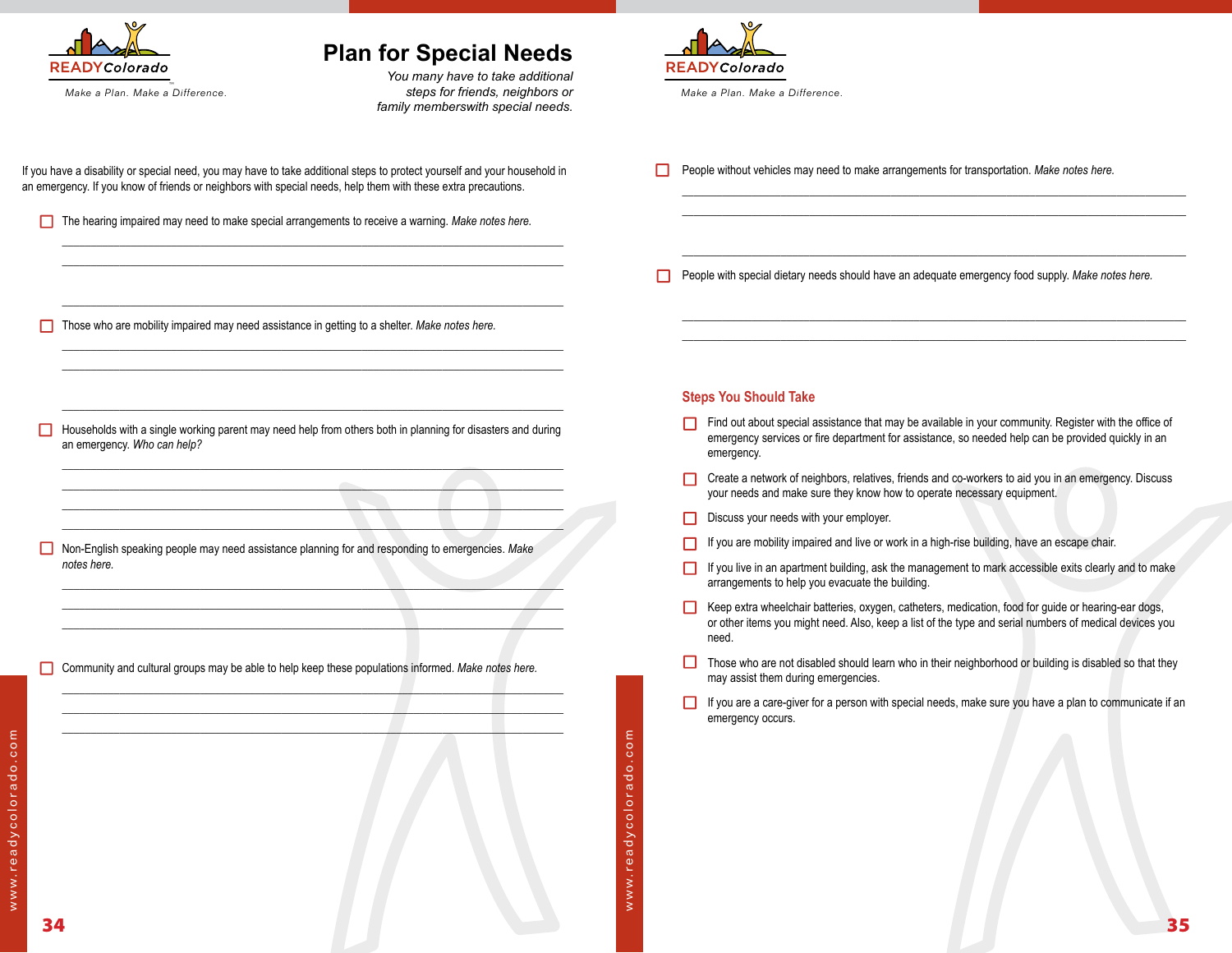| <b>Notes &amp; Numbers</b> |  |  |
|----------------------------|--|--|
|                            |  |  |
|                            |  |  |
|                            |  |  |
|                            |  |  |
|                            |  |  |
|                            |  |  |
|                            |  |  |
|                            |  |  |
|                            |  |  |
|                            |  |  |
|                            |  |  |
|                            |  |  |
|                            |  |  |
|                            |  |  |
|                            |  |  |